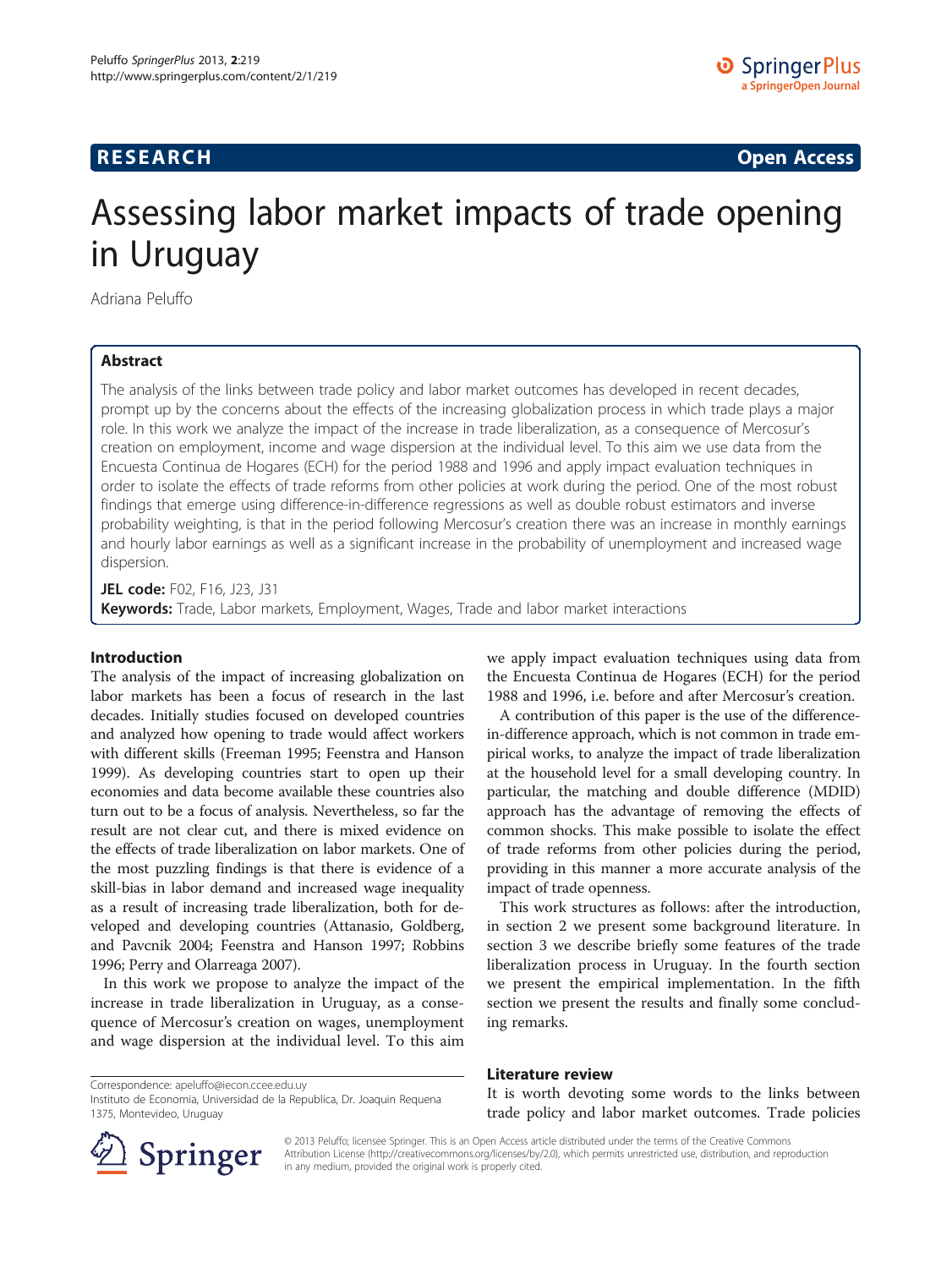can have a significant impact on the level and structure of employment, on wages and wage differentials, and on labor market institutions and policies. Nevertheless labor and social policies can also influence the outcomes of trade policies in terms of growth of output, employment and the distribution of income.<sup>a</sup>

Trade liberalization is associated with both job destruction and job creation. The net employment effect in the short run depends mainly on country specific factors such as the functioning of the labor market. In the long run, the efficiency gains due to trade liberalization are expected to generate positive employment effects, either in terms of quantity or quality of jobs or a combination of both.

The theoretical literature provides insights into the process of job destruction and job creation following trade liberalization and illustrates how different country characteristics can affect temporary and permanent employment at the sectoral or country level (Lee, Vivarelli and Office [2006\)](#page-18-0).

The classical link between trade and income inequality is based on the Stolper-Samuelson Theorem developed in a model that assumed full employment. According to this theorem inequality is most likely to increase in industrialized countries as a consequence of trade with developing countries because the former are well endowed with skilled labor. While in developing countries is expected to observe a decline in inequality. This would happen because developing countries are typically well endowed with low skill labor relative to developed countries. With a move to free trade, developing countries will be more competitive in low skill intensive sectors which will expand. The increased demand for low skilled workers, who typically belong to the poorer segments of the population, will lead to an increase in their wages relative to the wages of skilled workers. Thus, the theoretical literature predicts that trade liberalization raises average income levels, and also some contributions of the theoretical growth literature suggest that trade also stimulates growth.<sup>b</sup>

Traditional trade models assume full employment, though some workers may be better or worse off in the long run due to changes in wages. It is assumed that on average, individuals would be better off as a result of overall efficiency gains triggered by trade liberalization. However, many economies are not characterized by full employment.<sup>c</sup> In this case trade liberalization would reduce demand for workers mainly in import competing sectors and unemployment would increase.

Recent trade models point out that adjustment processes may not only be observed between sectors but also within sectors. The "new-new trade models" that introduce firm heterogeneity and fixed-market entry costs predict that trade reform will trigger job creation and job destruction in all sectors, as both net-exporting and net-importing sectors will be characterized by expanding high-productivity firms and low-productivity firms that will shrink or close down. This implies that an important reshuffling of jobs takes place within sectors.

Even though the economic literature has produced a large number of empirical studies analyzing the effects of trade on labor market outcomes, so far no clear message emerges from this literature.

Milner and Wright [\(1998\)](#page-18-0) for Mauritius find increases in employment after trade liberalization while Harrison and Revenga [\(1995](#page-18-0)) for several developing and transitional countries find increases in employment for developing countries and reductions for transitional economies.

Regarding to wages the works by Rama ([2003](#page-18-0)) and Lopez [\(2004](#page-18-0)) find short-run reductions in wages after trade liberalization but positive long run effects, i.e. increases in wages in the long run which are attributed to growth effects.

Most empirical works for Latin America suggest that trade liberalization has led to an increase in both income and wage inequality and a skill bias of labor demand (Robbins [1996](#page-18-0); Attanasio, Goldberg and Pavcnik [2004](#page-18-0); Feenstra and Hanson [1997;](#page-18-0) Perry and Olarreaga [2007](#page-18-0); Barraud [2009](#page-18-0); Wood [1997;](#page-18-0) Slaughter [2000](#page-18-0)). Dollar and Kraay [\(2004\)](#page-18-0) find that trade openness affects income distribution positively. A similar result is obtained by Behrman, Birdsall and Székely ([2000](#page-18-0)) for a set of Latin American countries. Dollar and Kraay ([2004](#page-18-0)) find that trade openness affects income distribution positively. A similar result is obtained by Behrman, Birdsall and Székely [\(2000](#page-18-0)) for a set of Latin American countries. However, Sanchez-Paramo and Schady [\(2003\)](#page-18-0) find the opposite result in six Latin American countries, where trade volumes would negatively affect inequality. Spilimbergo et al. [\(1999\)](#page-18-0) also find that trade openness would be associated with higher inequality, whereas Edwards [\(1998](#page-18-0)) does not find any significant effect of trade on income distribution. Galiani and Porto [\(2006](#page-18-0)) find a negative effect of tariff reforms on the wage levels in Argentina.<sup>d</sup> More recently Barraud ([2009](#page-18-0)) analyzing the effect of trade liberalization on wages for Argentina using difference-in-differences and matching techniques, finds that labor market and poverty indicators deteriorated in the 1988–1998 liberalization period in Argentina.

For the Uruguayan case Casacuberta and Vaillant ([2002\)](#page-18-0) find that the higher the tariff reduction the higher was the reduction in employment and wages at the industry level in the 90s. Galiani and Sanguinetti ([2003](#page-18-0)) working for the same period, find that Mercosur trade flows have negatively affected the level of industry employment in Uruguay. However these results are obtain trough correlations so they are not controlling for other forces that may have induced different manufacturing activities to change their employment levels.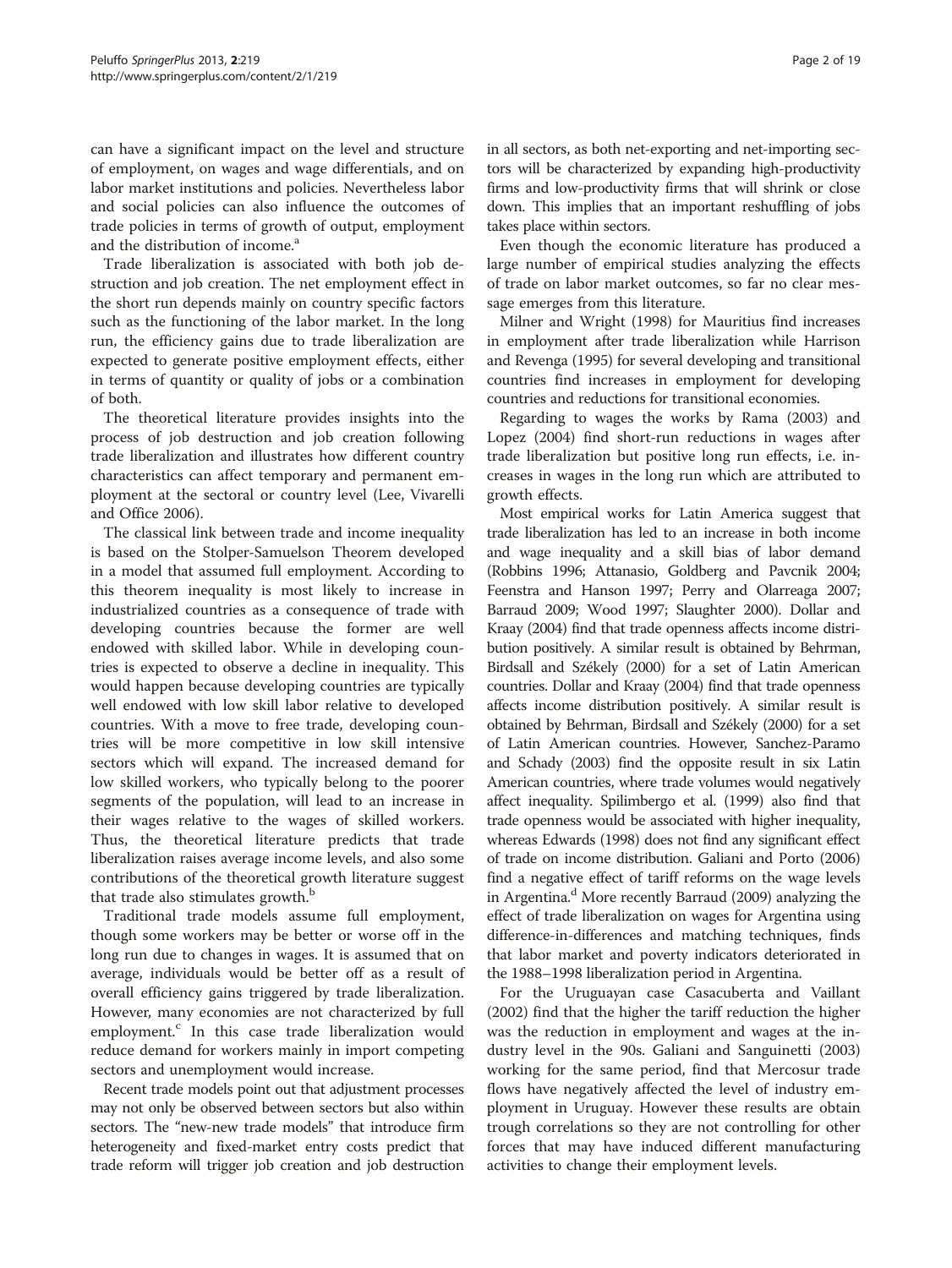The whole picture that emerges is that this literature does not appear to allow for any general conclusion on the link between trade liberalization and income distribution and the impression arises that this link is country and situation specific.<sup>e</sup>

Hence, so far empirical research into the link between trade liberalization and market labor outcomes has produced mixed results. While the evidence for Asia seems to confirm a reduction in inequality following trade liberalization in Latin America inequality seems to have increased.

The only general conclusion that may be justified is that employment effects depend on a large number of country-specific factors, aside differences in the quality of the data and econometric issues of the studies.

One shortcoming of the studies is that they fail to distinguish the different possible causes of employment changes. Labor market policies, macroeconomic policies, technological change or movements along the business cycle are only a few examples of factors that may affect an economy's employment level.<sup>f</sup>

As we have already mentioned we should keep in mind the difficulty of isolating the effects of trade from other policies implemented simultaneously with trade reform. In most studies, the identification of trade effects relies on the comparison before and after a policy change without controlling for other policies at work. As a consequence, this approach attributes changes originating from other sources to trade policy. Most studies use data covering only a short time period after the reform which implies that the results can be heavily affected by the cyclical behavior of the economy. The difference-in-difference methodology should eliminate the effects of common shocks providing so a more precise description of the impact of trade policy as we explain in Section 4. We try to improve over Barraud's study by using a double-robust estimator which allows obtaining unbiased estimates when there are confounding factors (e.g. changes in technology, in labor supply, in institutional settings and other policies that may affect the outcome as well as the probability of treatment).

### Trade openness in Uruguay

As most countries in the region, Uruguay has pursued an import substitution policy from the early 1930s to mid-70s (Bértola [1991\)](#page-18-0). Since 1974 trade policy has been characterized by a continuous reduction in tariff barriers, both in the number of tariffs levels and in average rates. Also non-tariff barriers were eliminated, remaining mainly References Prices and Minimum Export Prices. Nevertheless, the number of goods subject to Reference Prices and Minimum Export Prices experienced a dramatic reduction.<sup>g</sup>

In 1991 Uruguay signed the Asuncion Treaty aimed to the creation of the Southern Common Market

(MERCOSUR) with Argentina, Brazil and Paraguay, which implied a deepening in the liberalization process.<sup>h</sup> In 1995 the custom union was functioning for the 85 per cent of the tariff lines, though the four countries have kept a list of exemptions for some goods, and it was still an imperfect custom union.

The integration process was verified in a context of the return to democracy and growth in the region, along with policies of trade and financial liberalization and stabilization. The creation of the MERCOSUR decreases the cost of access to partners' markets and could imply an enlargement of the market, which could allow reaching economies of scale. Nevertheless, the degree of development and economic size between countries and regions is very uneven which may act as an impediment to deeper integration.

After MERCOSUR creation there has been an important rise of Uruguayan trade with the big partners: Argentina and Brazil, for both imported and exported goods. The average values for the period 1975–1978 show that exports to Argentina and Brazil were 22 per cent of total Uruguayan exports while this figure raise to 46 per cent in the period  $1994-1996$ <sup>1</sup>

In 1995 the tariff structure of the bloc was adopted. Thus, the protection levels in Uruguay, regarding extraregional trade are defined basically through two key instruments: tariffs and the exchange rate.

On the other hand, the exchange rate was used as an instrument to reduce inflation, and domestic currency was strongly appreciated during most of the period analyzed. In the 90s the policy designed to reduce inflation was to tie the peso to the dollar (crawling peg or "ancla cambiaria"). The Stabilization Plan was triggered by an inflation that reached the three digits, in January 1991, which was implemented in 1992. The monetary aspect of the plan was the use of the domestic currency pegged to the dollar. This was instrumented by the Central Bank through a band regime with pre-announced ex-change rates. This policy was successful in reducing inflation which fell steadily since 1991 up to the year 2002. The cost of this policy was to make exports less competitive, mainly outside the region, since Brazil and Argentina also implemented similar stabilization policies.<sup>*j*</sup>

In Table [1](#page-3-0) we present the evolution of manufacturing gross product, imports and exports for the period 1988 up to 2001, while in Table [2](#page-3-0) we present the evolution of the Openness Index and the Import Penetration and Export ratio. We can observe the increase in openness in the three indicators considered. They increase steadily up to 2000 and contract in 2001 along with the Argentinean crisis.

Regarding to labor market institutions, during the military coup in the country (1973–1984) collective bargaining was proscribed, but labor unions regained the right to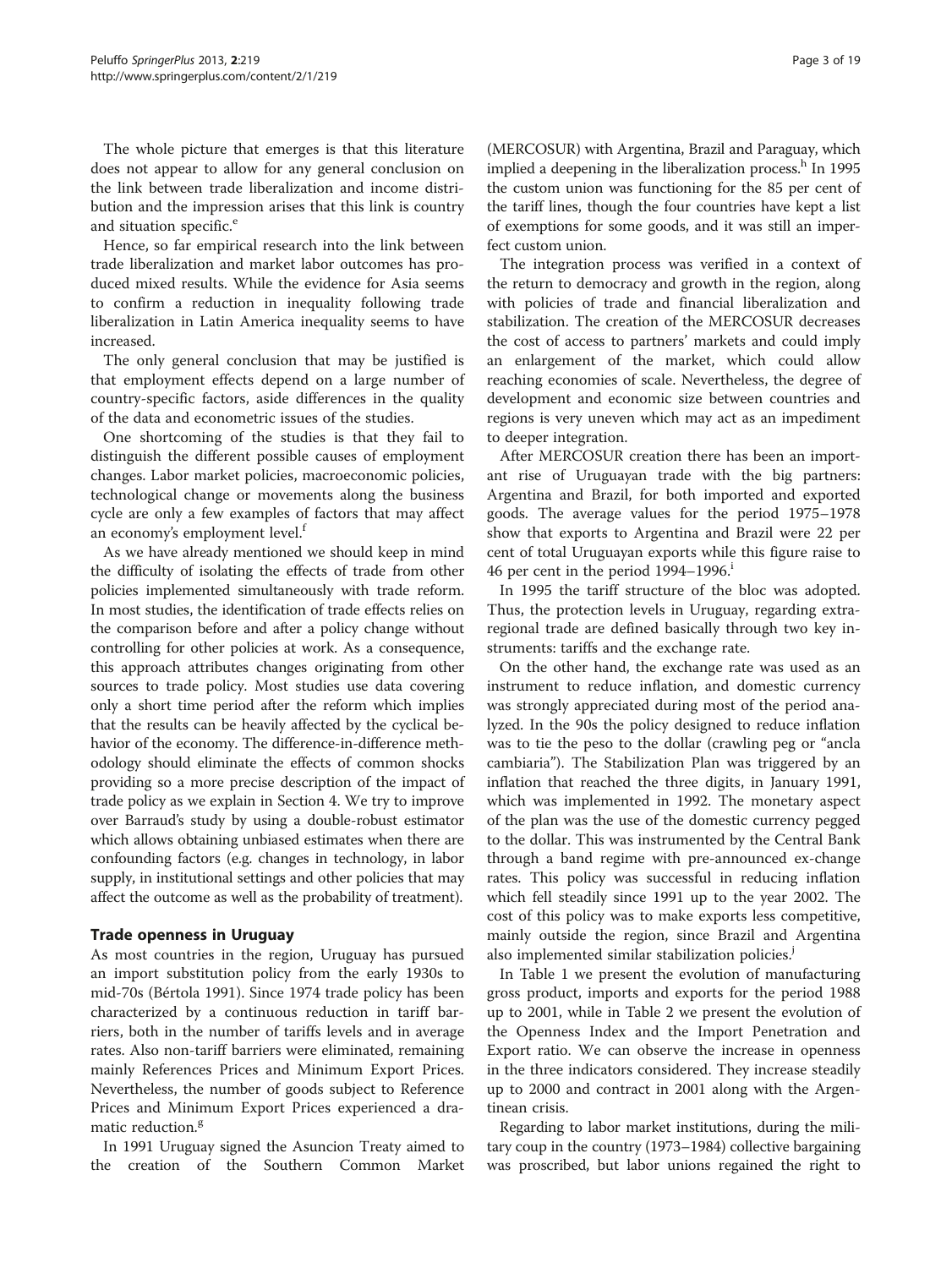<span id="page-3-0"></span>Table 1 Evolution of GDP, imports and exports (thousands of constant pesos base year 1983)

| Year | GDP     | <b>Imports</b> | <b>Exports</b> |
|------|---------|----------------|----------------|
| 1988 | 209,892 | 52,321         | 51,373         |
| 1989 | 212,209 | 54,909         | 55,228         |
| 1990 | 212,840 | 54,548         | 62,795         |
| 1991 | 220,372 | 64,409         | 64,504         |
| 1992 | 237,851 | 80,591         | 70,387         |
| 1993 | 244,142 | 94,473         | 76,459         |
| 1994 | 261,951 | 111,734        | 88,038         |
| 1995 | 258,159 | 108,341        | 86,403         |
| 1996 | 272,559 | 120,617        | 95,287         |
| 1997 | 286,317 | 136,593        | 107,695        |
| 1998 | 299,311 | 147,013        | 108,055        |
| 1999 | 290,791 | 138,503        | 100,099        |
| 2000 | 286,600 | 138,600        | 106,467        |
| 2001 | 276,898 | 128,785        | 96,748         |

GDP: gross domestic product, M: imports, X: exports.

Source: Own elaboration based on data from the Uruguayan Central Bank (Banco Central del Uruguay).

bargain collectively with the return to democracy in 1985. As part of its anti-inflationary policy, the national government –Sanguinetti's administration- played a significant role in negotiations. Since then, labor regulations can be superseded by collective agreements. They can go beyond these restrictions increasing the benefits that workers have

| Table 2 Evolution of the openness coefficient (OI) and |
|--------------------------------------------------------|
| import penetration (IP) and exports ratio              |

| Year | 01   | IP   | X/GDP |
|------|------|------|-------|
| 1988 | 0.49 | 0.25 | 0.24  |
| 1989 | 0.52 | 0.26 | 0.26  |
| 1990 | 0.55 | 0.26 | 0.30  |
| 1991 | 0.58 | 0.29 | 0.29  |
| 1992 | 0.63 | 0.34 | 0.30  |
| 1993 | 0.70 | 0.39 | 0.31  |
| 1994 | 0.76 | 0.43 | 0 34  |
| 1995 | 0.75 | 0.42 | 0 3 3 |
| 1996 | 0.79 | 0.44 | 0 35  |
| 1997 | 0.85 | 0.48 | 0 3 8 |
| 1998 | 0.85 | 0.49 | 0 36  |
| 1999 | 0.82 | 0.48 | 0 34  |
| 2000 | 0.86 | 0,48 | 0 37  |
| 2001 | 0.81 | 0.47 | 0 35  |

OI: openness coefficient defined as (Exports + Imports)/GDP and IP: import penetration ratio defined as M/GDP and the export ratio is defined as Exports/GDP.

Source: own elaboration based on data from the Uruguayan Central Bank (Banco Central del Uruguay).

in the area of minimum wages, working conditions, job security and employment benefits. Tripartite negotiations took place at the industry level through "Wage Councils", allowing wage adjustment to vary by industry. If an agreement met the government anti-inflationary target, then it would apply to all firms in the industry –even those with non-union workforces- once the agreement was officially endorsed.

In 1991 –Lacalle's administration- the government stopped participating in this system, though some bargaining was still conducted through industry wide Wage Councils, but was increasingly done at the firm level. By 1992 the contracts signed under the Wage Council system have expired. Furthermore, union density fell from 42 percent to 22 percent in 1993 and stayed in that level since then (Cassoni et al. [2004\)](#page-18-0).

In summary, under the period analyzed in this work there was two different bargaining regimes: 1)1985-1991 when there was a tripartite bargaining; and 2) from 1992 till 2005, when the government did not participate in bargaining.

By the end of the 90s the share of manufacturing product in gross domestic product (GDP) as well as the number of manufacturing firms has decreased substantially and the unemployment rose. In Table 3 we present the share of manufacturing product in GDP, while in Table [4](#page-4-0) we present the employment rate, the number of persons employed and the unemployment rate and the number of persons unemployed. We can observe an increase in unemployment in the Uruguayan economy during the period.

Table 3 Share of manufacturing product in GDP

| Year | <b>GDP</b> | MGP*   | MGP/GDP |
|------|------------|--------|---------|
| 1988 | 209,892    | 55,667 | 0.27    |
| 1989 | 212,209    | 55,560 | 0.26    |
| 1990 | 212,840    | 54,750 | 0.26    |
| 1991 | 220,372    | 54,464 | 0.25    |
| 1992 | 237,851    | 50,328 | 0.21    |
| 1993 | 244,142    | 55,296 | 0.23    |
| 1994 | 261,951    | 50,361 | 0.19    |
| 1995 | 258,159    | 50,877 | 0.20    |
| 1996 | 272,559    | 52,918 | 0.19    |
| 1997 | 286,317    | 56,023 | 0.20    |
| 1998 | 299,311    | 57,330 | 0.19    |
| 1999 | 290,791    | 52,514 | 0.18    |
| 2000 | 286,600    | 51,424 | 0.18    |
| 2001 | 276,898    | 47,537 | 0.17    |

\*MGP: Manufacturing gross product in thousands of constant pesos, base year 1983.

Source: Own elaboration based on data from the Uruguayan Central Bank (Banco Central del Uruguay).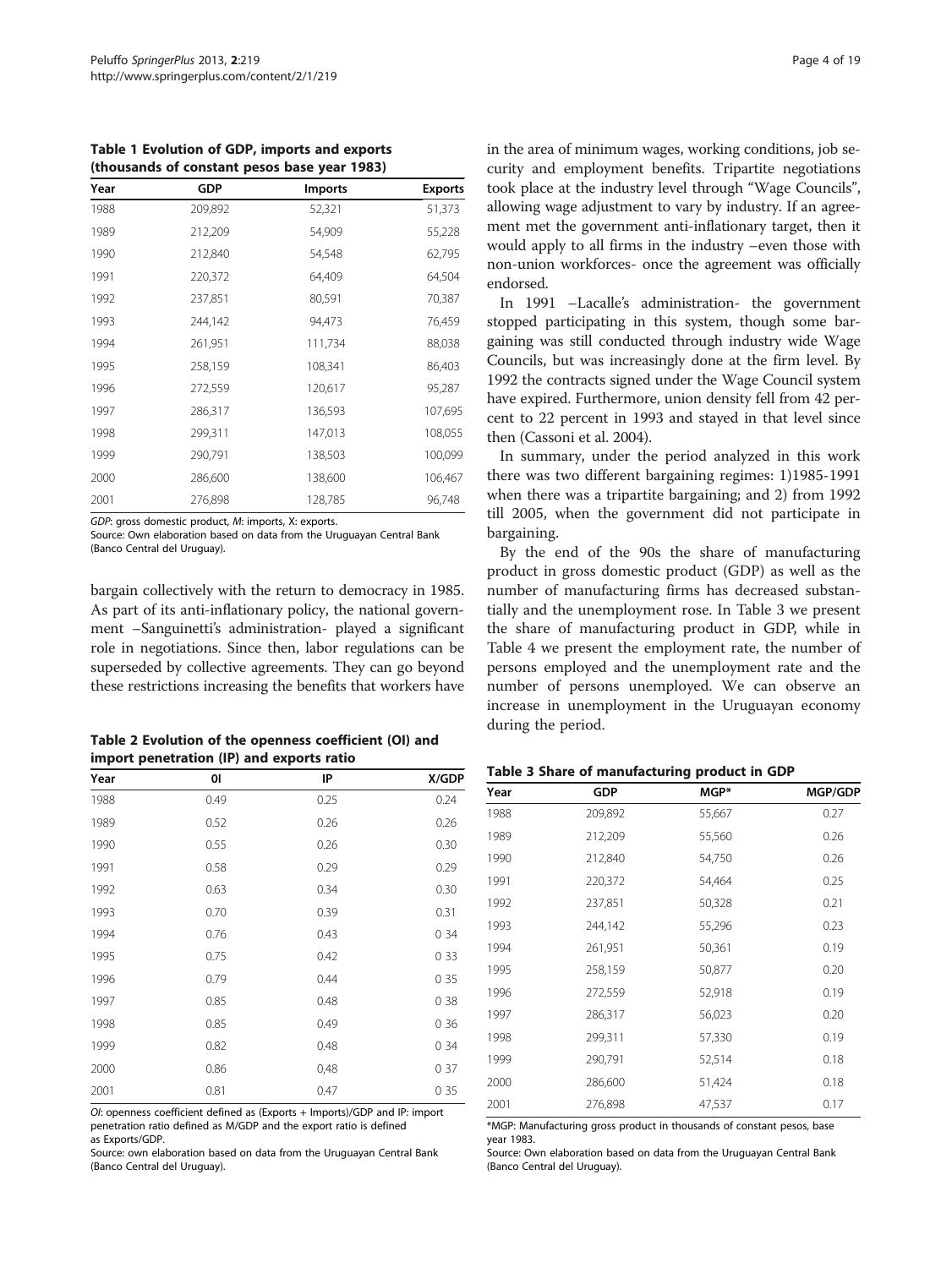| Year | Employment<br>rate $(\%)$ | No. of persons<br>employed (thousands) | <b>Unemployment</b><br>rate $(%)$ | No. of persons unemployed<br>(thousands) |
|------|---------------------------|----------------------------------------|-----------------------------------|------------------------------------------|
| 1988 | 52.2                      | 1,077.30                               | 8.6                               | 101.9                                    |
| 1989 | 53.1                      | 1,108.40                               | 8                                 | 95.2                                     |
| 1990 | 53.5                      | 1,110.60                               | 8.5                               | 102.1                                    |
| 1991 | 523                       | 1,125.40                               | 8.9                               | 109.9                                    |
| 1992 | 52.2                      | 1,14290                                | 9                                 | 113.2                                    |
| 1993 | 52                        | 1,156.00                               | 8.3                               | 105.4                                    |
| 1994 | 52.8                      | 1,18690                                | 9.2                               | 121.1                                    |
| 1995 | 53                        | 1,206.00                               | 10.3                              | 137.5                                    |
| 1996 | 513                       | 1,174.80                               | 11.9                              | 159.1                                    |
| 1997 | 51                        | 1,172.40                               | 11.4                              | 151.5                                    |
| 1998 | 54.3                      | 1,10310                                | 10.1                              | 123.8                                    |
| 1999 | 52.6                      | 1,082.10                               | 11.3                              | 137.7                                    |
| 2000 | 51.5                      | 1,067.60                               | 13.6                              | 167.7                                    |
| 2001 | 51.4                      | 1,076.20                               | 15.3                              | 193.2                                    |

<span id="page-4-0"></span>Table 4 Employment and unemployment in Uruguay, 1988-2001

Source: Own elaboration based on data from the Instituto Nacional de Estadísticas (INE).

#### Empirical implementation

#### Methodology

This paper use a difference-in-differences methodology which allows to study the impact of increased trade exposure due to the creation of the Mercosur (the treatment) on the tradable sector (treated group) relative to individuals working in industries that did not increase their exposure to foreign competition (control group). We estimate regressions equations in double differences without matching as well as matching and doubledifferences.

#### Regression equations (DID)

In the case of regression equations our baseline equation to estimate is the following:

$$
Y_{it} = \beta_o + \beta_L TT_{it} + \beta_x X_{it} + D_j + d_t + \varepsilon_{it}
$$
 (1)

where  $Y_{it}$  is the outcome for household *i* at time *t*. As outcome variables we consider monthly labor earnings, total hourly labor earnings, hourly wages, hourly labor earnings in monetary terms and in-kind, unemployment probability and wage dispersion.  $TT_{it}$  is the trade liberalization variable on the treated individuals, i.e. the treatment on the treated. It is constructed by interacting individuals working in the manufacturing industries  $(Lib_{it})$ , where manufacturing = 1 and service or control  $group = 0)$  with a time dummy that takes the value of one for 1996 (five years after the creation of the MERCOSUR). Dj stands for industry dummies and dt for a time dummy.

As treatment group we consider those individuals working in the manufacturing (tradable) sector while as nontradable we consider the public employees as explained below.

 $X_{it}$  is a set of control variables or covariates which includes age, marital status, head of the household, sex, hours worked the week before to the survey, and schooling years.

As we mention before, to construct the liberalization variable  $(TT_{it})$ , we define the treated group as those individuals working in the tradable industries  $(Lib_{it})$  after MERCOSUR's creation. Our control group is integrated by individuals working in the public sector, which are likely to be less affected by trade openness. We should note that this definition of the tradable and non-tradable groups is not free of criticism, namely since it could exist contagion between both groups. In this regard, Barraud and Calfat [\(2008\)](#page-18-0) analyzing the effect of trade liberalization on wages for Argentina find evidence of significant impacts of trade liberalization on several nontradable sectors as well as an important shift of manufacturing workers to services, which would indicate that the service sector is also likely to be affected by trade liberalization.

Nevertheless, using public employees as control group has the advantage that they have different characteristics relative to the private sector employees regarding to the conditions of entry, the possibilities of lay-offs, and the setting of their wages. Further, from the data we observed that unemployment rates for the control group selected is significantly lower than for the manufacturing one. In this regard, we analyze the proportion of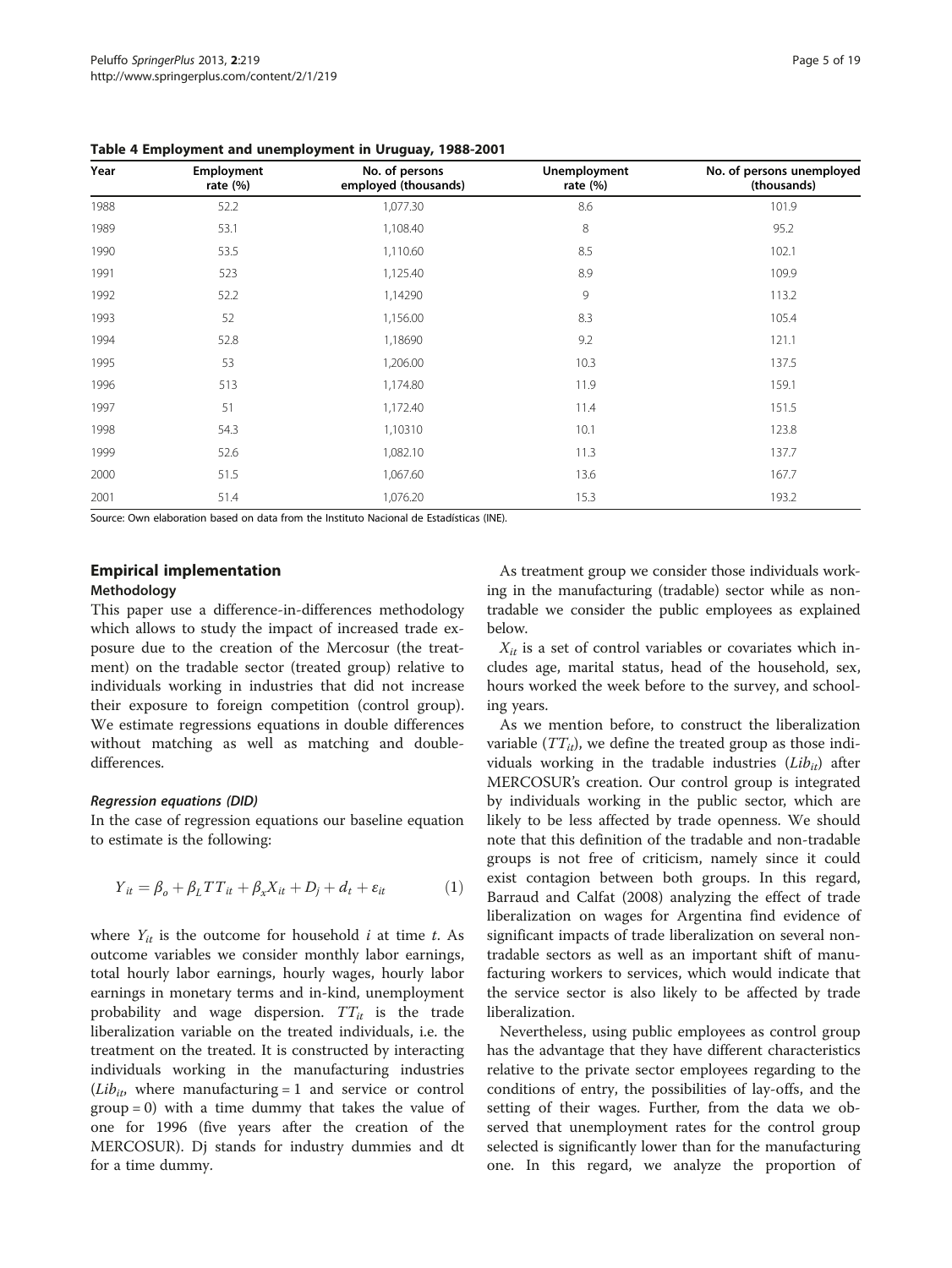<span id="page-5-0"></span>unemployment by group finding that 74% comes from manufacturing and 26% from the service sector, corroborating the assumption that manufacturing is by large more affected due to trade liberalization than the control group.<sup>k</sup>

Another reason for choosing public servants as control group, related to the above, is that there is a lower intersectoral mobility between both groups since there are institutional and traditional barriers to entry in the public sector, preventing workers from the industrial sector to move freely into some government jobs. Furthermore labor skills are usually specific to each sector, and this would also be a factor restricting mobility between both groups. Aside these characteristics, which could help to prevent contagion, we can assume that public employees share a similar set of characteristics with those working in the manufacturing sector, that is to say, the individuals in the treatment group.<sup>1</sup>

Finally, in a similar work for the Argentinean case Barraud [\(2009](#page-18-0)) uses services as control group.

We also tried different definitions of control groups based on different aggregations of public workers according to the sector in which they work as shown in Table 5.

Thus, we work with civil servants in Public Administration and Defense and "Social and other community and related services" (emp\_pub4) as control group, since it has enough number of observations to conduct the analysis and excludes public workers that belong to industries that were affected by increased trade openness such as some public enterprises as refineries (ANCAP) and financial services.

Variables were deflated by the price deflator so they are expressed in real terms with base in December 2006.

#### Matching and double differences

The effect of Mercosur's creation is the estimated difference-in-difference of the outcome variable (earnings,

| <b>Table 5 Definitions of control groups</b> |  |  |
|----------------------------------------------|--|--|
|                                              |  |  |

| Variable | <b>Definition</b>                                                                                                                                                                              |
|----------|------------------------------------------------------------------------------------------------------------------------------------------------------------------------------------------------|
| emp pub1 | Public Workers in all sectors                                                                                                                                                                  |
| emp_pub2 | Public workers in the division "Community Social<br>and Personal Services" – excludes public enterprises                                                                                       |
| emp pub3 | Public workers in the division "Community Social<br>and Personal Services - excludes public enterprises -<br>and "Personal and Household Services" as well as<br>"International Organizations" |
| emp pub4 | Public workers "Public Administration and Defense"<br>and "Social and other community and related<br>services"                                                                                 |
| emp_pub5 | Public workers in "Social and other community and<br>related services"                                                                                                                         |

Source: Own elaboration.

hourly wage, probability of unemployment and wage dispersion) between the treated and the control groups. The difference-in-difference methodology is implemented using a double-robust estimator with inverse probability weighting and difference-in-differences estimation. We use a matching and difference-in-differences methodology which allows studying the causal effect of increasing trade liberalization (the treatment) on individuals which belong to the tradable group (the treated) relative to individuals that were not –or at least into a lower extent- affected by the opening of the economy (the control group). Thus, our aim is to evaluate the causal effect the creation of the Mercosur on Y, where Y represent monthly earnings, total hourly labor earnings, hourly wages, unemployment probability and wage dispersion. Y is referred to as the "outcome" in the evaluation literature.<sup>m</sup>

Let increased trade openness due to Mercosur's creation (TT) where  $TT_{it} \in \{0, 1\}$  denotes an indicator (dummy variable) of whether household  $i$  has been exposed to increased trade openness- and  $Y^1_{i,t+s}$  is the outcome at  $t + s$ , after Mercosur's creation, i.e. after 1991. Also denote by  $Y_{i,t+s}^0$  the outcome of household *i* had it not been exposed to increased trade openness. The causal effect of the treatment on the treated (TT) for household  $i$  at period  $(t + s)$ , and the response variable Y, be defined as:

$$
\boldsymbol{Y}_{i,t+s}^{1}\!-\!\boldsymbol{Y}_{i,t+s}^{0}
$$

The fundamental problem of causal inference is that the quantity  $Y^0_{i,t+s}$ , referred as the counterfactual, is unobservable. Causal inference relies on the construction of the counterfactual, which is the outcome the individuals would have experienced on average had they not been exposed to increased trade openness. The counterfactual is estimated by the corresponding average value of individuals that do not have experienced an increased in trade exposure. An important issue in the construction of the counterfactual is the selection of a valid control group and to this end me make use of matching techniques.

The basic idea of matching is to select from the group of individuals belonging to the control group those in which the distribution of the variables  $X_{it}$ affecting the outcome is as similar as possible to the distribution of the individuals belonging to the treated group. The matching procedure consists on linking each treated individual with the same values of the  $X_{it}$ . We adopt two different matching methods which make use of the "propensity score matching". To this end, we first identify the probability of being exposed to increased trade openness (the "propensity score") for all individuals, irrespective if they belong to the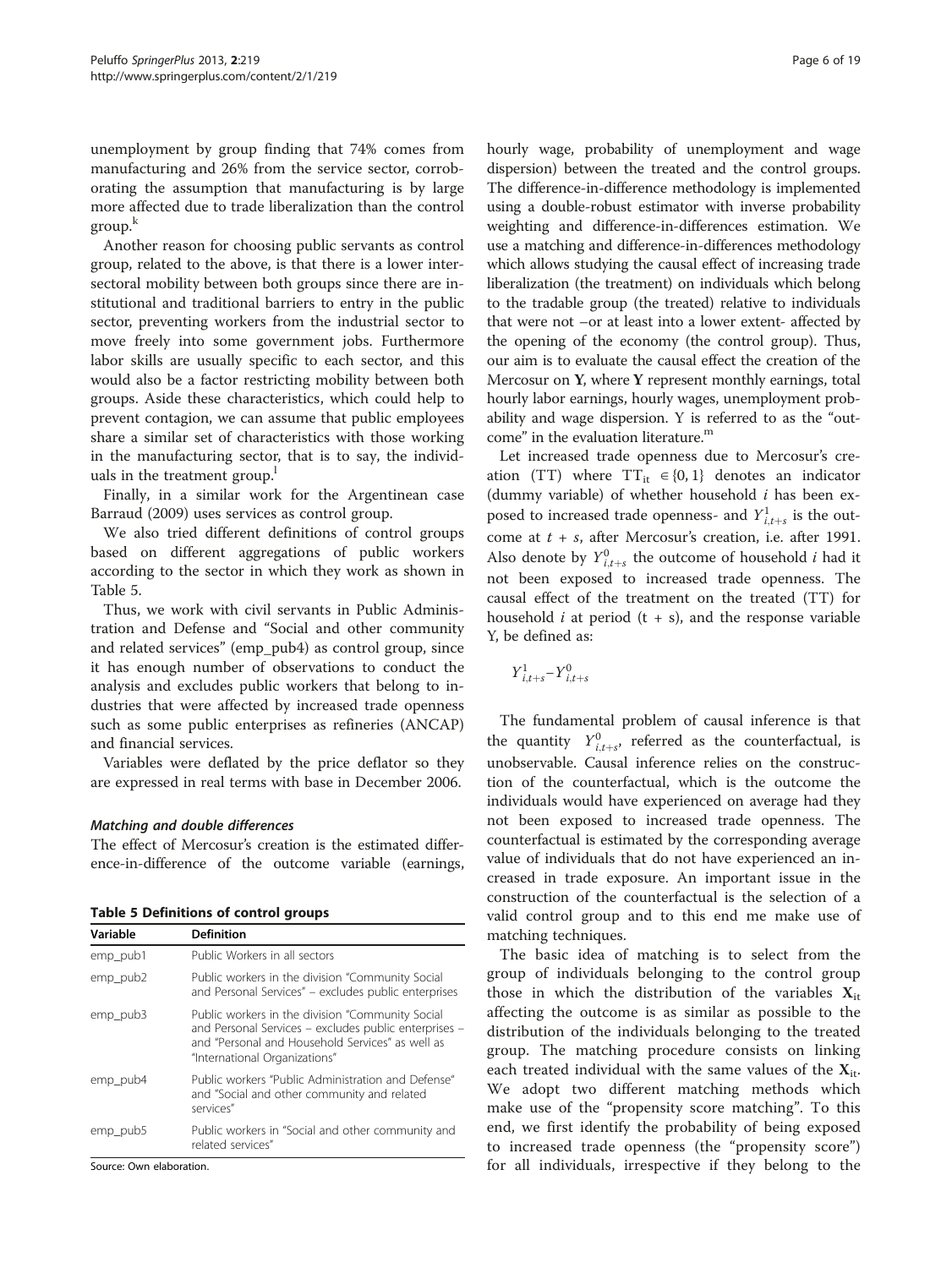treated or control group by means of a logit model. There are several matching techniques, and in this work we use double-robust estimators with inverse probability weighting. Inverse probability weighting derives weights from the propensity score, where these weights are defined by the inverse of the propensity score if the individual receives treatment and the inverse of one minus the propensity score if the individual is in the control group. Further, inverse probability weighting should mitigate the problem when there are not common trends between the treated and the control group.

A matching procedure is preferable to randomly or arbitrarily choosing the comparison group because it is less likely to suffer from selection bias by picking up individuals with markedly different characteristics.

As Blundell and Costa Dias [\(2002](#page-18-0)) point out, a combination of matching and difference-in-difference is likely to improve the quality of non-experimental evaluation studies. The difference-in-difference approach is a two-step procedure. Firstly, the difference between the average outcome variable before and after the treatment is estimated for firms belonging to the treated group, conditional on a set of covariates  $(X_{it})$ . However, this difference cannot be attributed only to increased trade openness since the outcome variables might be affected by other macroeconomic factors, such as policies aimed to stabilization of the economy. To deal with this the difference obtained at the first stage is further differenced with respect to the before and after difference for the control group.

The difference-in-difference estimator therefore removes effects of common shocks and provides a more accurate description of the impact of the trade liberalization on labor markets. Furthermore, the double-robust estimator offers increased protection against model misspecification and also gives unbiased estimates of the treatment effect when the models are correctly specified, allowing so to obtain more accurate results (Emsley et al. [2008](#page-18-0)).

#### Data sources and variables

Data come from the Continuous Household Survey (ECH) for the years 1988 and 1996, recorded by the Instituto Nacional de Estadística (INE). These surveys are representative of urban areas with more than 900 inhabitants in the whole country.

Due to data availability we work with the main occupation. Also, for the sake of simplicity we consider only the employees and drop from the sample owners, independents workers and cooperative members, and individuals with less than 18 years and more than 65 years. Thus, the treated group is defined as those individuals whose main occupation is as workers in Manufactures while the control group is composed by public workers in "Public Administration and Defense" and "Social and other community and related services" as main occupation.<sup>n</sup> In Table 6 we present the number of observation in each group and year.

As can be observed from Table 6, the control group represents a slightly higher number of observations of the total sample for the two years considered in this work. The outcome variables considered regarding earnings and wages are monthly earnings, total hourly labor earnings –including leave pays and bonuses-, hourly wages and hourly earnings (monetary and in-inkind and excluding leave pays and bonuses). As we have mentioned before all the income variables are in real terms with base December 2006. Furthermore we analyze the probability of unemployment, estimated through a logit model,<sup>o</sup> and wage dispersion.

Monthly labor earnings are composed by all the net incomes from the main occupation, i.e. monetary wages and wages in-kind, commissions, bonuses, leave pays, tips and others compensations. To estimate the total hourly labor earnings we divide monthly earnings by the hours worked in the week in the main occupation, i.e. the one that represents the main earnings.<sup>p</sup> Hourly wages considers exclusively the monetary earnings (wage and commissions) per hour in the main occupation in monetary terms, while hourly labor earnings takes into account wages and earnings in-kind and exclude bonuses and holiday pays.

In order to analyze wage inequality we defined the average value of the 80th percentile of total hourly wages and monthly labor earnings<sup>q</sup> and compute the ratio of these values over hourly labor earnings and monthly labor earnings for each individual generating the variables named gap2 and gap3 respectively at the 2 digit ISIC level.<sup>r</sup>

In Table [7](#page-7-0) we summarize the main features of the variables considered in this work for the years 1988 and 1996 while in Table [8](#page-8-0) we present total hourly and income wage gaps.

We can observe an increase in income and wage gaps in the period with and important decreased in the standard deviation, pointing out to an increased dispersion of these variables.

Table 6 Number and percentage of observations in the control and treated groups– 1988 and 1996, urban areas with more than 900 inhabitants

|               | 1988                |      | 1996                |      |
|---------------|---------------------|------|---------------------|------|
|               | <b>Observations</b> | $\%$ | <b>Observations</b> | $\%$ |
| Control group | 3863                | 51.3 | 3054                | 53.7 |
| Treated group | 3667                | 48.7 | 2631                | 46.3 |
| Total         | 7530                | 100  | 5685                | 100  |

Source: Own elaboration based on ECH 1988 and 1996.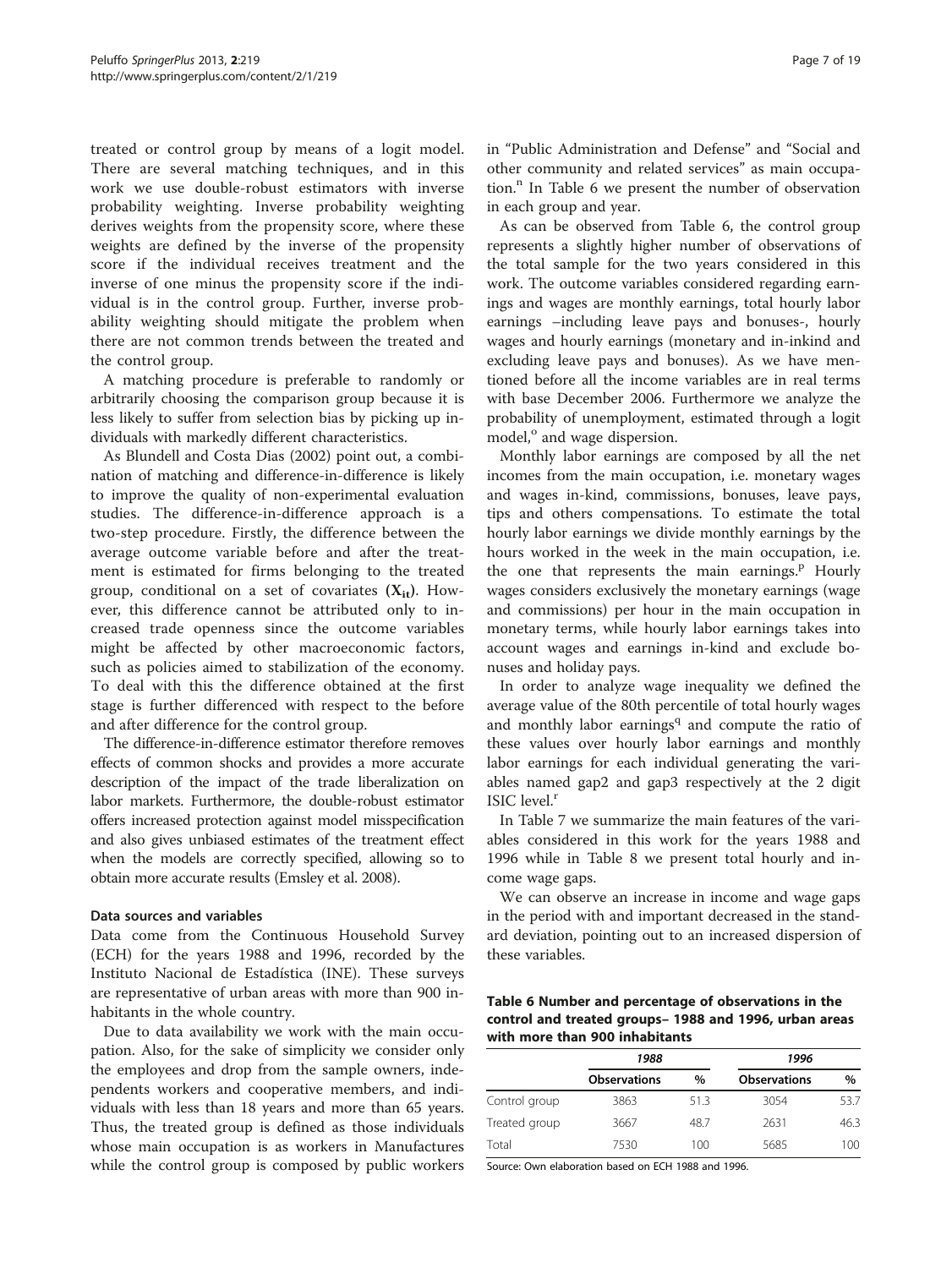# Outcome Variables Monthly earnings 7530 10741.35 9024.929 3667 11043.48 10811.73 3863 10454.55 6903.341 Total hourly labor earnings\* 7530 60.9388 58.64012 3667 56.18011 65.61545 3863 65.45604 50.74353 Hourly wages (hourly monetary wage) 7530 51.93759 49.93657 3667 48.62609 57.96903 3863 55.08107 40.63559 Hourly labor earnings (monetary and in-kind)\*\* 7530 54.37341 50.49756 3667 49.80618 58.25184 3863 58.70891 41.37124 Unemployment probability 7530 0.0692962 0.0619908 3667 0.0811074 0.073021 3863 0.0580843 0.0466049 Control Variables Montevideo 7530 0.4742364 0.499369 3667 0.5396782 0.4984911 3863 0.4121149 0.4922793 Sex (man = 1) 7530 0.6258964 0.4839227 3667 0.6817562 0.4658582 3863 0.5728708 0.4947254 Age 7530 37.39867 11.66889 3667 36.18871 12.28136 3863 38.54724 10.93454 Squared Age 7530 1534.806 928.4611 3667 1460.413 959.5702 3863 1605.423 892.3375 Head of household 7530 0.5017264 0.5000302 3667 0.4935915 0.5000271 3863 0.5094486 0.4999754 Schooling years 7530 9.2 4.156597 3667 7.862285 3.148509 3863 10.46984 4.57823 Hours worked 7530 44.49588 15.3459 3667 47.36215 12.90632 3863 41.77505 16.90496 Number of jobs 7530 1.133599 0.3818153 3667 1.065176 0.2566215 3863 1.19855 0.4615489 1996 Total **Treated** Treated **Non-Treated** Non-Treated No. Obs. Average S.E. No. Obs. Average S.E. No. Obs. Average S.E. Outcome Variables Monthly earnings 5685 11577.71 10108.74 2631 12139.73 12448.73 3054 11093.54 7499.512 Total hourly labor earnings 5685 68.16526 59.86078 2631 62.94509 63.4181 3054 72.66239 56.24047 Hourly monetary wages (hourly monetary wage) 5685 57.16029 52.29815 2631 53.01425 54.94132 3054 60.73208 49.64109 Hourly labor earnings (monetary and in-kind) 5685 62.68532 53.21773 2631 57.97227 55.72992 3054 66.74558 50.61269 Unemployment probability 5666 0.0938942 0.072972 2625 0.1156789 0.0840809 3041 0.0750897 0.0552922 Control Variables Montevideo 5685 0.517854 0.4997251 2631 0.5549221 0.4970689 3054 0.4859201 0.4998836 Sex (man = 1) 5685 0.5825858 0.4931758 2631 0.6913721 0.462015 3054 0.4888671 0.4999579 Age 5685 38.24468 11.72058 2631 35.75067 12.20706 3054 40.39325 10.83565 Squared Age 5685 1600.003 932.6359 2631 1427.066 945.2063 3054 1748.988 895.4232 Head of household 5685 0.4666667 0.4989315 2631 0.4583808 0.4983596 3054 0.4738048 0.4993951 Schooling years 5666 9.965055 3.963805 2625 8.590476 3.123522 3041 11.15159 4.221075

Hours worked 5685 42.26684 14.08965 2631 45.75675 10.95456 3054 39.26031 15.70613 Number of jobs 5683 1.146402 0.3967028 2631 1.066515 0.2625988 3052 1.215269 0.4726435

1988 Total Treated Non-treated No. Obs. Average S.E. No. Obs. Average S.E. No. Obs. Average S.E.

#### <span id="page-7-0"></span>Table 7 Descriptive statistics– 1988 and 1996, urban areas with more than 900 inhabitants

\*Include leave pays and bonuses; \*\*Excludes leave pays and bonuses; S.E.: standard errors.

Source: Own elaboration based on ECH 1988 and 1996.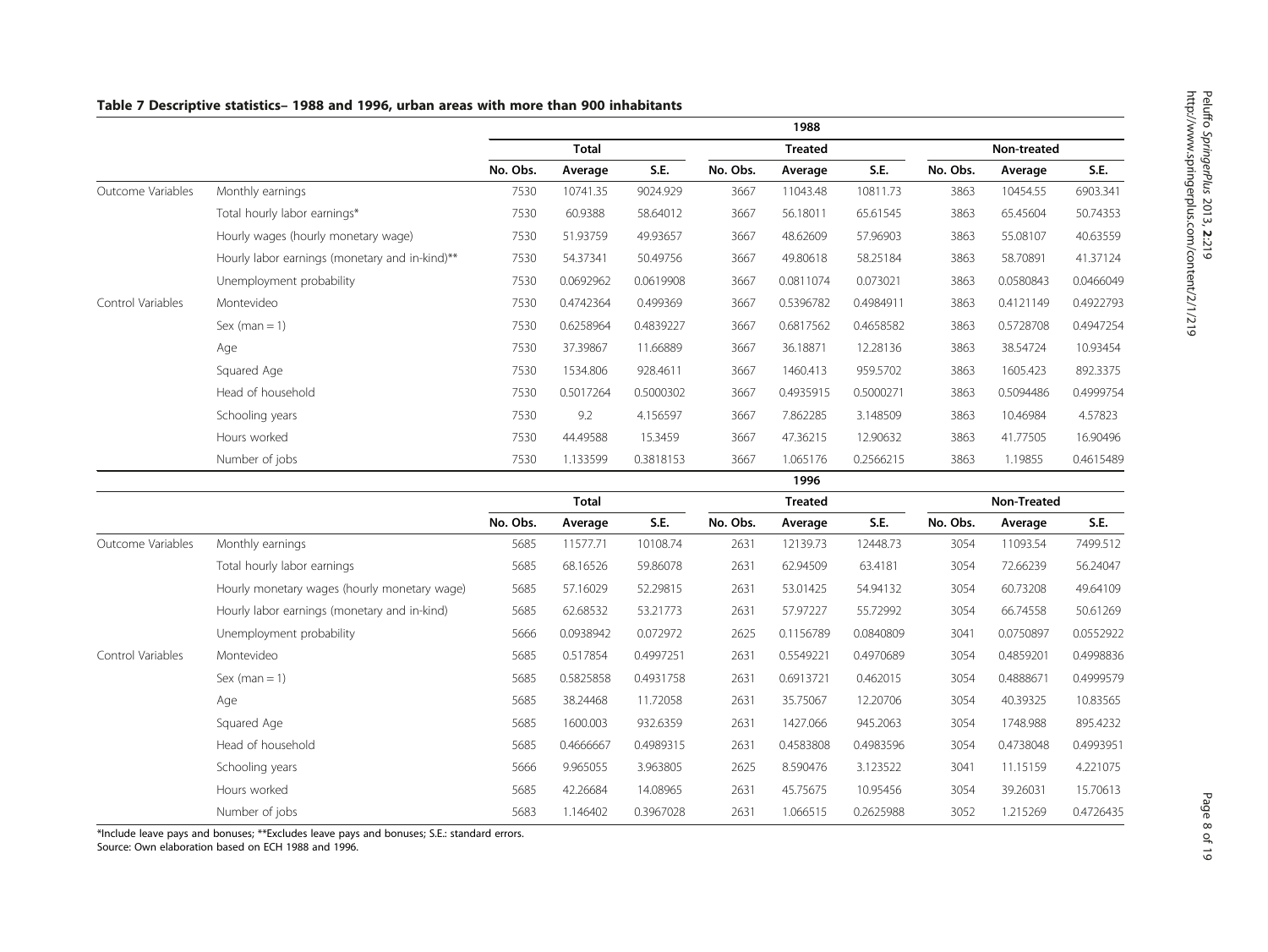<span id="page-8-0"></span>Table 8 Hourly and total income wage gaps

| Hourly wage gap (gap2)            | 1988  | 1996  |
|-----------------------------------|-------|-------|
| Average                           | 2.965 | 3.781 |
| Standard Dev                      | 2.668 | 29.71 |
| No. Observations                  | 7530  | 5681  |
| Monthly labor earnings gap (gap3) |       |       |
| Average                           | 2.88  | 3.625 |
| Standard Dev.                     | 3.722 | 22.46 |
| No. Observations                  | 7530  | 5681  |

Source: Own elaboration based on ECH 1988 and 1996.

#### Results

#### Difference-in-difference regressions

Following the methodology presented en Section 4 we estimate regression equations in double differences in order to estimate the impact of the increased trade openness due to Mercosur's creation, on a selected group of impact variables regarding labor earnings and wages, unemployment probability and wage dispersion. We choose to focus our analysis mainly for the period 1988–1996, this is five years after the creation of the Southern Common Market, since generally it is assumed that the initial shock and the reallocation of resources due to trade liberalization will operate in a four/five year period, while dynamic effects will take a longer period to be felt.

Firstly we analyze the results obtained for earnings and wages: monthly earnings, total hourly labor earnings, hourly wages, and hourly monetary and in-kind earnings. From the  $t$ -test analysis<sup>s</sup> we can observe that monthly earnings are significantly higher for the treated than for the control group in both years, while hourly wages are significantly higher in both years for the control group and the unemployment rate is significantly higher in the treated for both years. In Table [9](#page-9-0) we present the results for the difference-in-differences regressions without matching.

Mercosur's creation shows a positive effect on the monthly earnings, hourly monetary wage and hourly labor earnings of the workers affected by increased trade openness, i.e. those workers in the Manufacturing industry. Nevertheless, the treatment is not significant for total hourly earnings.

The control variables behave as expected and are significant in all the cases. In line with previous studies incomes are higher in Montevideo in relation with the rest of the urban areas, higher for men and head of the household. Furthermore, earnings increase with the schooling years and age. With regard to age it could be observed that the coefficient associated to squared age is negative, which would imply that the effect of age is not linear but quadratic, i.e. as age increases income increases at a decreasing rate as expected.

Regarding to the probability of unemployment the impact of Mercosur's creation is positive and significant, which implies that increasing trade openness increases unemployment probability. Once again the control variables have the expected signs and are significant except for the variable hours worked, indicating that the probability of unemployment is not associated with the amount of hours worked previously to dismissal. Furthermore, from the estimation of the probability of unemployment we find that it is higher in Montevideo – which concentrates half of the population- and it is lower for males, head of families, married and more educated individuals.<sup>t</sup>

There are various possible reasons behind these results. On one side from the analysis of unemployment probability we observe that individuals with higher education were most likely to keep their jobs, translating so in higher wages for individuals that stayed employed. Furthermore, in the country during the 90s there was a rise in firm's productivity for those firms that survive increasing trade openness (Casacuberta et al. [2004\)](#page-18-0) which could also explain higher salaries. In this regard Casacuberta et al. ([2004](#page-18-0)) find that the manufacturing sector, in response to reductions in trade barriers, undertook a technological change in favor of more capital intensive technologies. This brought a progressive and systematic increase in average labor productivity, though not in capital productivity. This resulted in increased in total factor productivity during the nineties at an annual average rate higher than 3 percent. Thus, higher competition through tariff reductions, as well as the availability of cheaper and better intermediate and capital goods may be behind the higher productivity. These authors also find significant job destruction rates, which are explained mainly by exiting and downsizing of firms.

Similar results regarding higher unemployment following trade liberalization were found for Argentina (Barraud, [2009\)](#page-18-0) and Brazil (Menezes-Filho et al. [2011\)](#page-18-0). For the Brazilian case increased unemployment is consistent with faster productivity growth than sales expansion, so that output shifts to more productive firms while labor does not –it remains unallocated or shifts to less productive firms-. Galiani and Sanguinetti ([2003](#page-18-0)) find that the levels of employment fell during the nineties for Argentina and Uruguay, and an increase in the skill premium. Further, they find that employment has moved against manufacturing and in favor of services. For Uruguay there was also some growth in employment in some services sectors, in particular those related to financial and services to enterprises, construction, and in a lesser extent electricity, gas and water, and telecommunications –which are not considered in our control group-

. Also, in both countries there was a rise in the educational level of the labor force.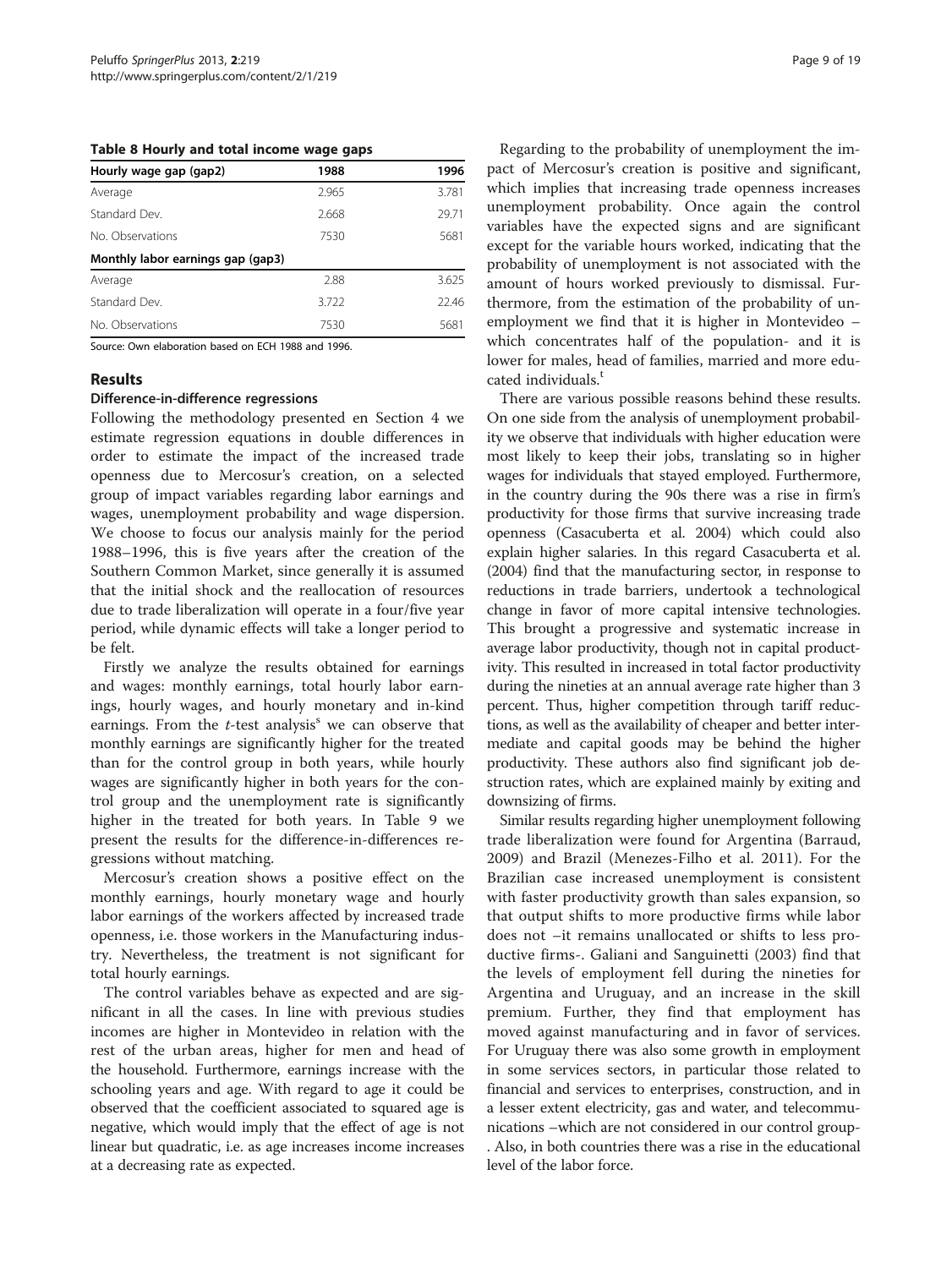| <b>Variables</b>  | <b>Monthly earnings</b> | Total hourly earnings | Hourly monetary wage | Hourly labor earnings | Unemployment probability | Ln gap2       | Ln gap3       |
|-------------------|-------------------------|-----------------------|----------------------|-----------------------|--------------------------|---------------|---------------|
| Treatment         | $0.0624***$             | 0.0137                | $0.0292*$            | $0.0282*$             | $0.0124***$              | $0.0760***$   | $0.156***$    |
|                   | (0.0161)                | (0.0165)              | (0.0167)             | (0.0160)              | (0.0007)                 | (0.0131)      | (0.0134)      |
| Montevideo        | $0.192***$              | $0.184***$            | $0.167***$           | $0.176***$            | $0.0127***$              | $-0.180***$   | $-0.171***$   |
|                   | (0.0093)                | (0.0096)              | (0.0096)             | (0.0093)              | (0.0004)                 | (0.00923)     | (0.00940)     |
| Sex               | $0.217***$              | $0.110***$            | $0.102***$           | $0.122***$            | $-0.0358***$             | $-0.201***$   | $-0.161***$   |
|                   | (0.0126)                | (0.0126)              | (0.0121)             | (0.0117)              | (0.0007)                 | (0.0124)      | (0.0127)      |
| Age               | $0.0467***$             | $0.0426***$           | $0.0378***$          | $0.0386***$           | $-0.0193***$             | $-0.0431***$  | $-0.0510***$  |
|                   | (0.0029)                | (0.0029)              | (0.0029)             | (0.0028)              | (0.0002)                 | (0.00282)     | (0.00291)     |
| Age^2             | $-0.000448***$          | $-0.000379***$        | $-0.000286***$       | $-0.000325***$        | $0.000201***$            | $0.000417***$ | 0.000488***   |
|                   | $(3.60e-05)$            | $(3.67e-05)$          | $(3.59e-05)$         | $(3.49e-05)$          | $(2.05e-06)$             | $(3.54e-05)$  | $(3.65e-05)$  |
| Head of household | $0.177***$              | $0.139***$            | $0.0787***$          | $0.101***$            | $-0.0321***$             | $-0.182***$   | $-0.166***$   |
|                   | (0.0123)                | (0.0126)              | (0.0123)             | (0.0119)              | (0.0006)                 | (0.0122)      | (0.0124)      |
| Schooling years   | $0.0496***$             | $0.0633***$           | $0.0731***$          | $0.0657***$           | $-0.00382***$            | $-0.0514***$  | $-0.0595***$  |
|                   | (0.0013)                | (0.0013)              | (0.0013)             | (0.0013)              | $(6.71e-05)$             | (0.00132)     | (0.00134)     |
| Marital status    | $0.117***$              | $0.117***$            | $0.0820***$          | $0.101***$            | $-0.00132***$            | $0.0119***$   | $-0.00815***$ |
|                   | (0.0106)                | (0.0109)              | (0.0107)             | (0.0104)              | (0.0005)                 | (0.000353)    | (0.000377)    |
| Hours worked      | $0.0101***$             |                       |                      |                       | 3.53e-06                 | $-0.130***$   | $-0.122***$   |
|                   | (0.0004)                |                       |                      |                       | $(1.56e-05)$             | (0.0105)      | (0.0108)      |
| Industry dummies  | Yes                     | Yes                   | Yes                  | Yes                   | Yes                      | Yes           | Yes           |
| Time dummy        | Yes                     | Yes                   | Yes                  | Yes                   | Yes                      | Yes           | Yes           |
| Constant          | $6.768***$              | $2.043***$            | 1.880***             | $2.007***$            | $0.551***$               | $2.268***$    | 3.257***      |
|                   | (0.0576)                | (0.0553)              | (0.0537)             | (0.0523)              | (0.0039)                 | (0.0565)      | (0.0585)      |
| Observations      | 13,196                  | 13,196                | 13,144               | 13,164                | 13,196                   | 13,192        | 13,192        |
| R-squared         | 0.356                   | 0.336                 | 0.346                | 0.342                 | 0.888                    | 0.364         | 0.357         |

<span id="page-9-0"></span>Table 9 Results of the estimation of regression equations in double differences, 1988-1996

 $***$  p < 0.01,  $**$  p < 0.05,  $*$  p < 0.1; Lngap2: average of the upper 80th hourly wage over the wage of the individual; lngap3: average of the upper 80th total income over total income of the individual. Robust standard errors in parentheses. Source: Own elaboration based on ECH 1988 and 1996.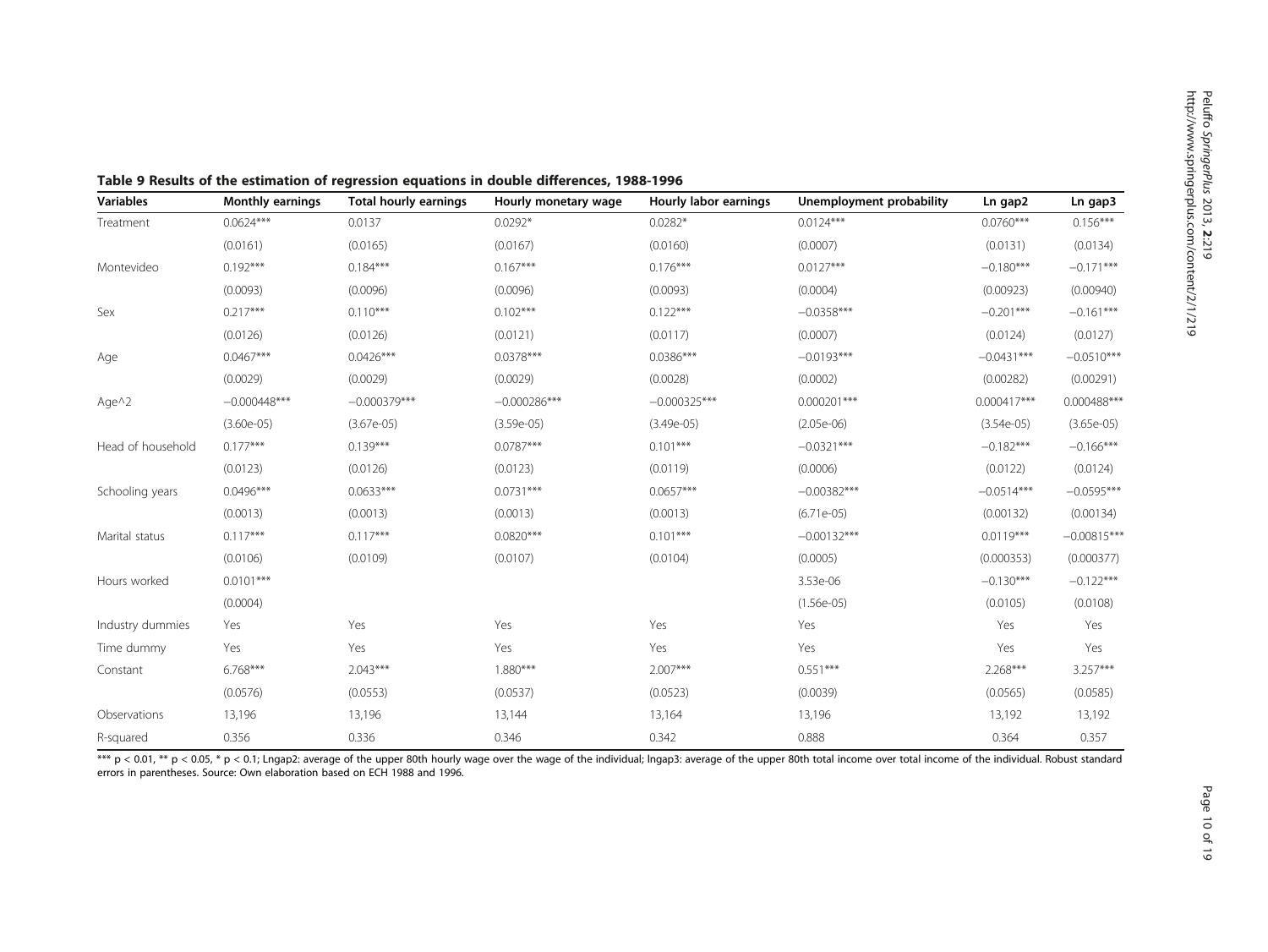| <b>VARIABLES</b>  | <b>Monthly earnings</b> | <b>Total hourly earnings</b> | Hourly monetary wage | Hourly labor earnings | Unemployment probability | Lngap2       | Lngap3        |
|-------------------|-------------------------|------------------------------|----------------------|-----------------------|--------------------------|--------------|---------------|
| Treatment         | $0.0479***$             | $0.0394***$                  | $0.112***$           | $0.0594***$           | $0.00319***$             | $-0.00981$   | $0.134***$    |
|                   | (0.0127)                | (0.0125)                     | (0.0122)             | (0.0121)              | (0.000548)               | (0.0125)     | (0.0127)      |
| Montevideo        | $0.159***$              | $0.155***$                   | $0.172***$           | $0.179***$            | 0.00589***               | $-0.157***$  | $-0.148***$   |
|                   | (0.00811)               | (0.00800)                    | (0.00777)            | (0.00772)             | (0.000342)               | (0.00803)    | (0.00817)     |
| Sex               | $0.290***$              | $0.260***$                   | $0.229***$           | $0.248***$            | $-0.0452***$             | $-0.273***$  | $-0.241***$   |
|                   | (0.0111)                | (0.0109)                     | (0.0104)             | (0.0104)              | (0.000604)               | (0.0110)     | (0.0111)      |
| Age               | $0.0515***$             | $0.0490***$                  | $0.0390***$          | $0.0408***$           | $-0.0192***$             | $-0.0491***$ | $-0.0564***$  |
|                   | (0.00258)               | (0.00254)                    | (0.00245)            | (0.00245)             | (0.000156)               | (0.00254)    | (0.00260)     |
| Age $\wedge$ 2    | $-0.000536***$          | $-0.000499***$               | $-0.000352***$       | $-0.000396***$        | $0.000200***$            | 0.000503***  | $0.000581***$ |
|                   | $(3.25e-05)$            | $(3.19e-05)$                 | $(3.10e-05)$         | $(3.09e-05)$          | $(1.81e-06)$             | $(3.19e-05)$ | $(3.28e-05)$  |
| Head of household | $0.133***$              | $0.128***$                   | $0.0794***$          | $0.109***$            | $-0.0262***$             | $-0.133***$  | $-0.127***$   |
|                   | (0.0111)                | (0.0108)                     | (0.0102)             | (0.0102)              | (0.000479)               | (0.0109)     | (0.0111)      |
| Schooling years   | $0.0451***$             | $0.0510***$                  | $0.0563***$          | $0.0517***$           | $-0.00240***$            | $-0.0499***$ | $-0.0547***$  |
|                   | (0.00116)               | (0.00114)                    | (0.00108)            | (0.00109)             | $(4.89e-05)$             | (0.00115)    | (0.00115)     |
| Marital status    | 0.00857***              | $-0.0122***$                 | $-0.0145***$         | $-0.0133***$          | $2.05e-05*$              | $0.0119***$  | $-0.00725***$ |
|                   | (0.000316)              | (0.000304)                   | (0.000297)           | (0.000291)            | $(1.22e-05)$             | (0.000304)   | (0.000310)    |
| Hours worked      | $0.131***$              | $0.138***$                   | $0.1000***$          | $0.112***$            | $-0.00300***$            | $-0.138***$  | $-0.136***$   |
|                   | (0.00969)               | (0.00950)                    | (0.00906)            | (0.00901)             | (0.000405)               | (0.00954)    | (0.00985)     |
| Industry dummies  | $-0.104***$             | $-0.133***$                  | $-0.0638***$         | $-0.119***$           | $0.00248***$             | $0.0376**$   | $0.160***$    |
|                   | (0.0150)                | (0.0148)                     | (0.0145)             | (0.0143)              | (0.000612)               | (0.0148)     | (0.0153)      |
| Time dummy        | $-0.199***$             | $-0.217***$                  | $-0.128***$          | $-0.199***$           | $-0.000682$              | $-0.0713***$ | 0.0305        |
|                   | (0.0228)                | (0.0226)                     | (0.0216)             | (0.0214)              | (0.000859)               | (0.0226)     | (0.0229)      |
| Constant          | $6.759***$              | 2.506***                     | 2.584***             | $2.605***$            | $0.545***$               | 2.215***     | $3.147***$    |
|                   | (0.0511)                | (0.0508)                     | (0.0495)             | (0.0490)              | (0.00349)                | (0.0510)     | (0.0515)      |
| Observations      | 15,296                  | 15,296                       | 15,194               | 15,222                | 15,296                   | 15,296       | 15,296        |
| R-squared         | 0.347                   | 0.409                        | 0.445                | 0.430                 | 0.905                    | 0.399        | 0.378         |

<span id="page-10-0"></span>Table 10 Results of the estimation of regression equations in double differences, 1986-1987

\*\*\* p < 0.01, \*\* p < 0.05, \* p < 0.1; Lngap2: average of the upper 80th hourly wage over the wage of the individual; lngap3: average of the upper 80th total income over total income of the individual. Robust standard errors in parentheses. Source: Own elaboration based on ECH 1988 and 1996.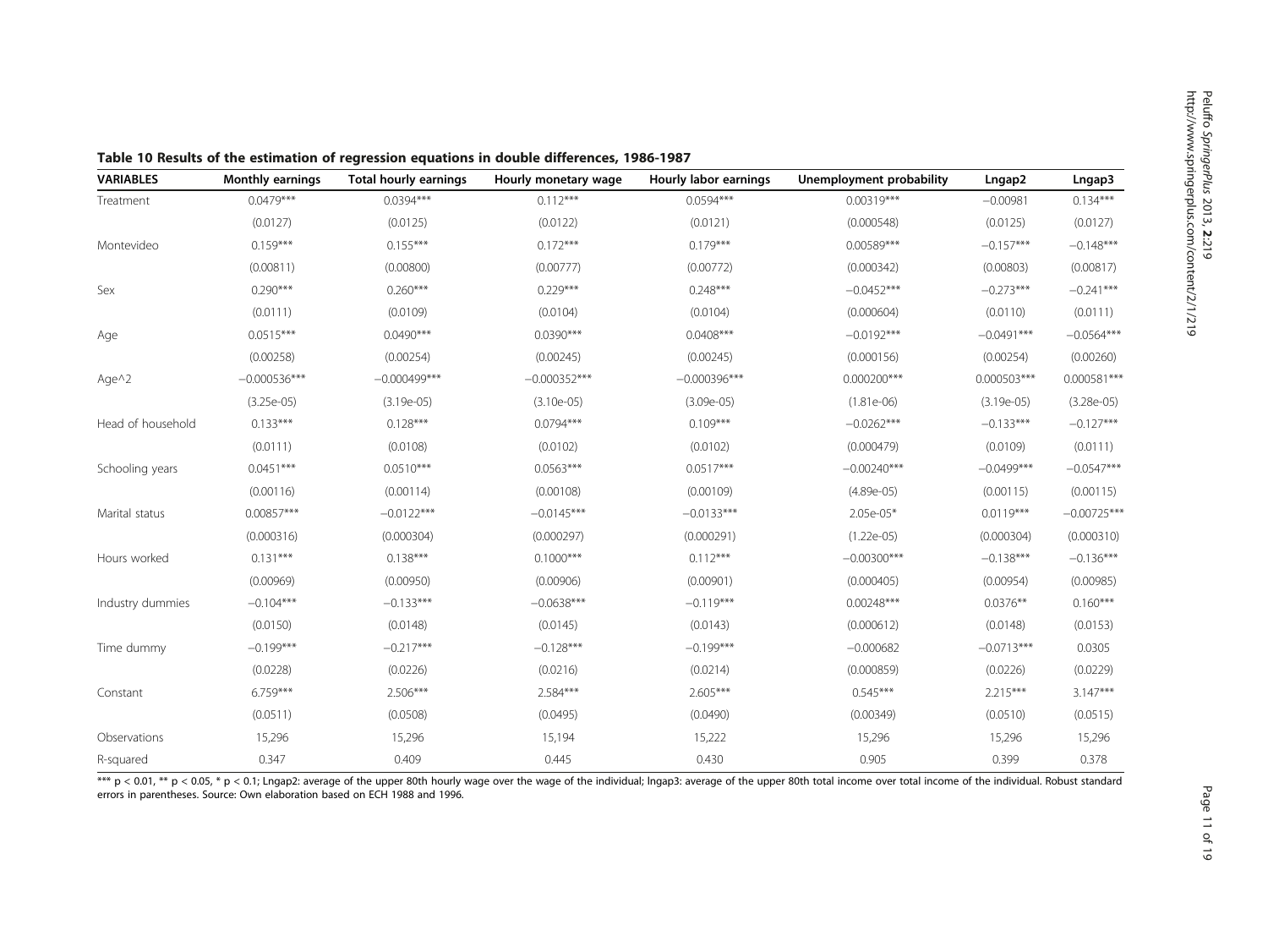| Outcome variable                    | Coefficient | Standard error |           |
|-------------------------------------|-------------|----------------|-----------|
| Monthly earnings                    | 0.0663      | 0.0137         | $4.84***$ |
| Hourly labor earnings (monetary)    | 0.0493      | 0.0136         | $3.63***$ |
| Hourly wages                        | 0.0512      | 0.0133         | $3.84***$ |
| Hourly labor earnings               | 0.0512      | 0.0132         | $3.87***$ |
| Unemployment probability            | 0.0206      | 0.0005         | 39.07***  |
| Dispersion in hourly wages (Ingap2) | 0.0710      | 0.0137         | $5.2***$  |
| Dispersion in total income (Ingap3) | 0.1771      | 0.0138         | 12.82***  |

<span id="page-11-0"></span>Table 11 Results of the estimation of matching and difference-in-differences with double-robust estimates and inverse probability weighting, 1988-1996

All variables are in natural logarithms.

\*\*\*  $p < 0.01$ , \*\*  $p < 0.05$ , \*  $p < 0.1$ . Source: Own elaboration base on ECH 1988 and 1996.

On the other hand, the results for wage dispersion point out an increase in dispersion, both for monthly earnings and hourly earnings after Mercosur's creation. This result can be a consequence of the increase in the skill premium due to the technological modernization in this period. In this regard, it is widely accepted that skilled labor is a complement to more intensive capital technologies, which could explain the rise in the demand for qualified work and the increase in dispersion, issue that we analyze below.

Finally, we perform a placebo test using the years 1986–1987, finding also increases in wages, though with a lower magnitude for monthly earnings, unemployment probability and total income dispersion, and a not significant effects for hourly wage dispersion (Table [10](#page-10-0)). This would give some confidence that for these variables results would be reliable, though when applying double robust estimation and inverse probability weighting common trends between treated and control groups should not be an issue.

#### Matching and difference-in-difference

We use double robust estimators and inverse probability weighting using the distribution of the treated after the

treatment to select the match from the control group. A double-robust estimator allows obtaining unbiased inference when adjusting for selection effects such as confounding<sup>u</sup> by allowing for different forms of model misspecification. Furthermore, it can also offer increased efficiency when the model is correctly specified (Emsley et al., [2008](#page-18-0)). We further tested that the balancing tests were satisfied.<sup>v</sup>

As a placebo we tried as control group all public workers  $(emp\_pub1)^{w}$  which includes workers in the financial sector, services to enterprises, and public enterprises (electricity, gas and water, refineries, and telecommunications state enterprises). Thus, we compare our treated group with a control group that could have some contagion problem since now all public workers are included, not only those working in public administration and defense and social related services –which is our preferred control group-. We expect that, using this control group –which may be most likely affected by contagion- there is still an effect of MERCOSUR, lower than when they compare with our preferred control.We present the results in Table 11, and find that for monthly earnings, hourly labor earning (monetary and in-kind) and hourly wages the effect of treatment is not significant, except for hourly

|  | Table 12 Outcomes according to gender, 1988-1996 |  |  |  |  |
|--|--------------------------------------------------|--|--|--|--|
|--|--------------------------------------------------|--|--|--|--|

| Outcome variables                   | Females, 88-96 |                       |            | Males, 88-96 |                       |           |  |
|-------------------------------------|----------------|-----------------------|------------|--------------|-----------------------|-----------|--|
|                                     | Coefficient    | <b>Standard error</b> | z          | Coefficient  | <b>Standard error</b> | z         |  |
| Monthly earnings                    | $-0.0632$      | 0.0391                | $-1.62$    | 0.1008       | 0.0150                | $6.73***$ |  |
| Hourly labor earnings (monetary)    | $-0.0591$      | 0.0389                | $-1.52$    | 0.0843       | 0.0148                | $5.69***$ |  |
| Hourly wages                        | $-0.1468$      | 0.0378                | $-3.88***$ | 0.1270       | 0.0140                | $9.09***$ |  |
| Hourly labor earnings               | $-0.0378$      | 0.0371                | $-1.02$    | 0.1264       | 0.0137                | $9.23***$ |  |
| Unemployment probability            | 0.0121         | 0.0012                | $9.91***$  | 0.0198       | 0.0006                | 34.52***  |  |
| Dispersion in hourly wages (Ingap2) | 0.1384         | 0.0390                | $3.55***$  | 0.0198       | 0.0149                | 1.32      |  |
| Dispersion in total income (Ingap3) | 0.3686         | 0.0393                | 9.39***    | 0.1017       | 0.0150                | 6.79***   |  |

\*\*\*  $p < 0.01$ , \*\*  $p < 0.05$ , \*  $p < 0.1$ .

Source: Own elaboration base on ECH 1988 and 1996.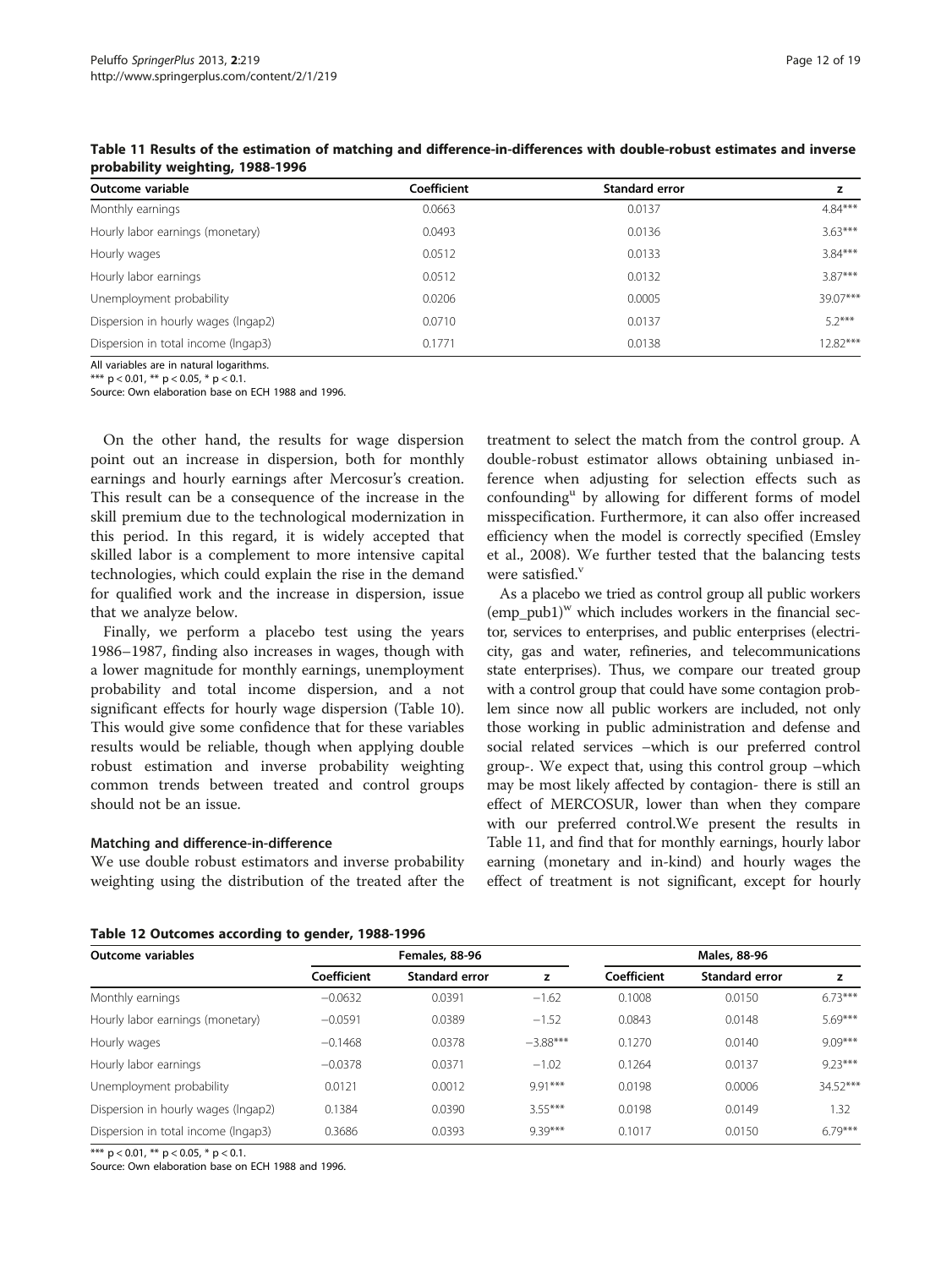| Table 13 Outcomes according to schooling years, 1988-1996 |  |  |  |  |
|-----------------------------------------------------------|--|--|--|--|
|-----------------------------------------------------------|--|--|--|--|

| Outcome variable                    | More than 9 years of schooling |                       |            | Less than 9 years of schooling |                        |            |  |
|-------------------------------------|--------------------------------|-----------------------|------------|--------------------------------|------------------------|------------|--|
|                                     | Coefficient                    | <b>Standard error</b> | z          | Coefficient                    | <b>Standard eError</b> | z          |  |
| Monthly earnings                    | 0.1791                         | 0.0313                | $5.73***$  | 0.0144                         | 0.0157                 | 0.92       |  |
| Hourly labor earnings (monetary)    | 0.1518                         | 0.0316                | $4.8***$   | $-0.0009$                      | 0.0153                 | $-0.06$    |  |
| Hourly wages                        | 0.1629                         | 0.0307                | $5.31***$  | 0.0108                         | 0.0154                 | 0.7        |  |
| Hourly labor earnings               | 0.1960                         | 0.0301                | $6.5***$   | 0.0365                         | 0.0148                 | $2.47**$   |  |
| Unemployment probability            | 0.0091                         | 0.0009                | $10.74***$ | 0.0245                         | 0.0007                 | 33.95***   |  |
| Dispersion in hourly wages (Ingap2) | $-0.0654$                      | 0.0317                | $-2.06***$ | 0.1011                         | 0.0154                 | $6.57***$  |  |
| Dispersion in total income (Ingap3) | 0.1289                         | 0.0313                | $4.12***$  | 0.1762                         | 0.0159                 | $11.08***$ |  |

\*\*\*  $p < 0.01$ , \*\*  $p < 0.05$ , \*  $p < 0.1$ .

Source: Own elaboration base on ECH 1988 and 1996.

labor earning which shows a lower effect than when using our preferred control group (emp\_pub4). On the other hand we find that unemployment probability is relatively similar while wage dispersion variables may be questioned since they are slightly higher.

Thus using double robust estimators and inverse probability weighting we find a positive effect of Mercosur's creation on earnings and wages for all the definitions tried, a rise in the probability of unemployment and increases in wage dispersion. The results regarding to the increase in unemployment and increased wage dispersion in manufacturing during the 1990s is consistent with previous empirical works for the country (Vaillant and Casacuberta, [2002;](#page-18-0) Galiani and Sanguinetti, [2003](#page-18-0)). Furthermore, in the 90s there was an increase in the skill premium of qualified workers as well as technological modernization that took place during this decade. On the other hand the increase in labor earnings of individuals who have stayed employed may also be consistent with the fact that more educated individuals were in better position to keep their jobs as we show below.

We further analyze the outcomes variables by gender and schooling years. Splitting the sample by gender we find significant increases in earnings for men while for women the effects are not significant or even negative (see Table [12](#page-11-0)). Thus, it seems that increases in real wages are mainly driven by increases in men wages.

Further, unemployment probability and wage dispersion are lower for men compared to women. We also note that women are more educated than men. Taking the average for both years (1988 and 1996) for treated and control groups we find that women in average have 10.89 years of schooling while men only 8.65, with a total average of 9.53 years. In 1988 the average year of schooling for women was 10.56 years –for treated and control groups- while for mean the average was 8.39, and the total average of 9.2 years of schooling. In 1996 there is a moderate rise in years of schooling with an average for women of 11.33 and for men of 8.89 and a total average of 9.82 years of schooling. Further we note that the control group is composed by more educated people (10.46 years of schooling for the control group and 7.86 for the treated in 1988, while in 1996 these figures are of 10.57 and 8.59 respectively).

For schooling years we split the sample for individuals with levels of education higher than the sample median for both years (9 years) and those with lower education. Results are reported in Tables 13 and 14. We find high and significant increases in real wages for more educated individuals, and a lower probability of unemployment that for less educated ones. Moreover, hourly wage dispersion changes sign and becomes negative, pointing out to a reduction in wage dispersion among high skilled workers, while total income dispersions remains positive

| Table 14 Placebo using as control group all the public workers (emp_pub1), 1988-1996 |  |  |
|--------------------------------------------------------------------------------------|--|--|
|--------------------------------------------------------------------------------------|--|--|

| Outcome variable                    | Coefficient | Standard error |            |
|-------------------------------------|-------------|----------------|------------|
| Monthly earnings                    | 0.0663      | 0.0137         | $4.84***$  |
| Hourly labor earnings (monetary)    | 0.0493      | 0.0136         | $3.63***$  |
| Hourly wages                        | 0.0512      | 0.0133         | $3.84***$  |
| Hourly labor earnings               | 0.0512      | 0.0132         | $3.87***$  |
| Unemployment probability            | 0.0206      | 0.0005         | $39.07***$ |
| Dispersion in hourly wages (Ingap2) | 0.0710      | 0.0137         | $52***$    |
| Dispersion in total income (Ingap3) | 0.1771      | 0.0138         | $12.82***$ |

\*\*\*  $p < 0.01$ , \*\*  $p < 0.05$ , \*  $p < 0.1$ .

Source: Own elaboration base on ECH 1988 and 1996.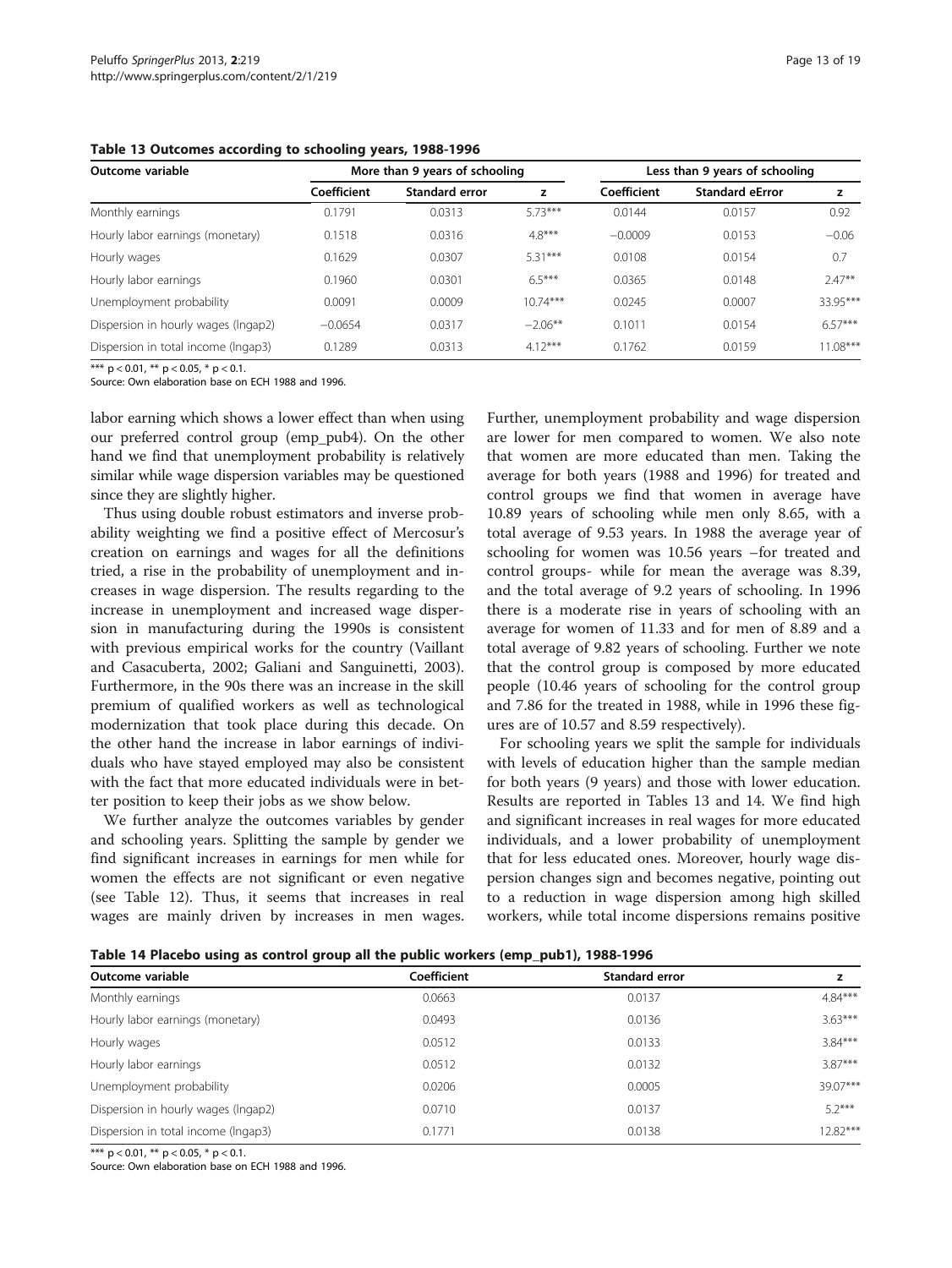# <span id="page-13-0"></span>Table 15 For several years double-robust estimates for time periods

|                                  |                |                 | Time period    |                |                 |                |                |
|----------------------------------|----------------|-----------------|----------------|----------------|-----------------|----------------|----------------|
| Outcome variable                 | 88-92          | 88-93           | 88-94          | 88-95          | 88-96           | 88-97          | 88-98          |
| Monthly earnings                 | 0.1749         | $-0.0211$       | 0.1249         | 0.1056         | 0.0663          | 0.0075         | 0.0620         |
|                                  | $(0.0112)$ *** | (0.0112)        | $(0.0124)$ *** | $(0.0146)$ *** | $(0.0137)$ ***  | (0.0137)       | $(0.0151)$ *** |
| Hourly labor earnings (monetary) | 0.1565         | $-0.0408$       | 0.1098         | 0.1021         | 0.0493          | 0.0001         | 0.0611         |
|                                  | $(0.0110)$ *** | $(0.0111)$ ***  | $(0.0122)$ *** | $(0.0174)$ *** | $(0.01356)$ *** | (0.0132)       | $(0.0142)$ *** |
| Hourly wages                     | 0.1385         | $-0.0410$       | 0.0983         | 0.0952         | 0.0512          | $-0.0262$      | 0.0335         |
|                                  | $(0.0112)$ *** | $(0.0107)$ ***  | $(0.0122)$ *** | $(0.0182)$ *** | $(0.0133)$ ***  | (0.0142)       | $(0.0139)$ **  |
| Hourly labor earnings            | 0.1646         | $-0.0253$       | 0.1375         | 0.1333         | 0.0512          | 0.0089         | 0.0841         |
|                                  | $(0.0119)$ *** | $(0.0111)^{**}$ | $(0.0121)$ *** | $(0.0173)$ *** | $(0.0132)$ ***  | (0.0127)       | $(0.0138)$ *** |
| Unemployment probability         | 0.0041         | $-0.0010$       | 0.0040         | 0.0123         | 0.0206          | 0.0308         | 0.0178         |
|                                  | $(0.0005)$ *** | $(0.0005)$ **   | $(0.0005)$ *** | $(0.0005)$ *** | $(0.0005)$ ***  | $(0.0005)$ *** | $(0.0005)$ *** |
| Dispersion in hourly wages       | 0.0008         | $-0.1460$       | 0.0340         | $-0.0503$      | 0.0103          | $-0.0639$      | $-0.0293$      |
| (Ingap2)                         | (0.0110)       | $(0.0111)$ ***  | $(0.0122)$ *** | $(0.0176)$ *** | (0.0137)        | $(0.0128)$ *** | $(0.0142)$ **  |
| Dispersion in total income       | 0.1662         | $-0.0590$       | 0.1685         | 0.1498         | 0.1771          | 0.0532         | 0.1663         |
| (Ingap3)                         | $(0.0113)$ *** | $(0.0113)$ ***  | $(0.0125)$ *** | $(0.0147)$ *** | $(0.0138)$ ***  | $(0.0132)$ *** | $(0.0151)$ *** |

\*\*\*  $p < 0.01$ , \*\*  $p < 0.05$ , \*  $p < 0.1$ . Standard errors in parenthesis.

Source: Own elaboration base on ECH 1988 and 1996.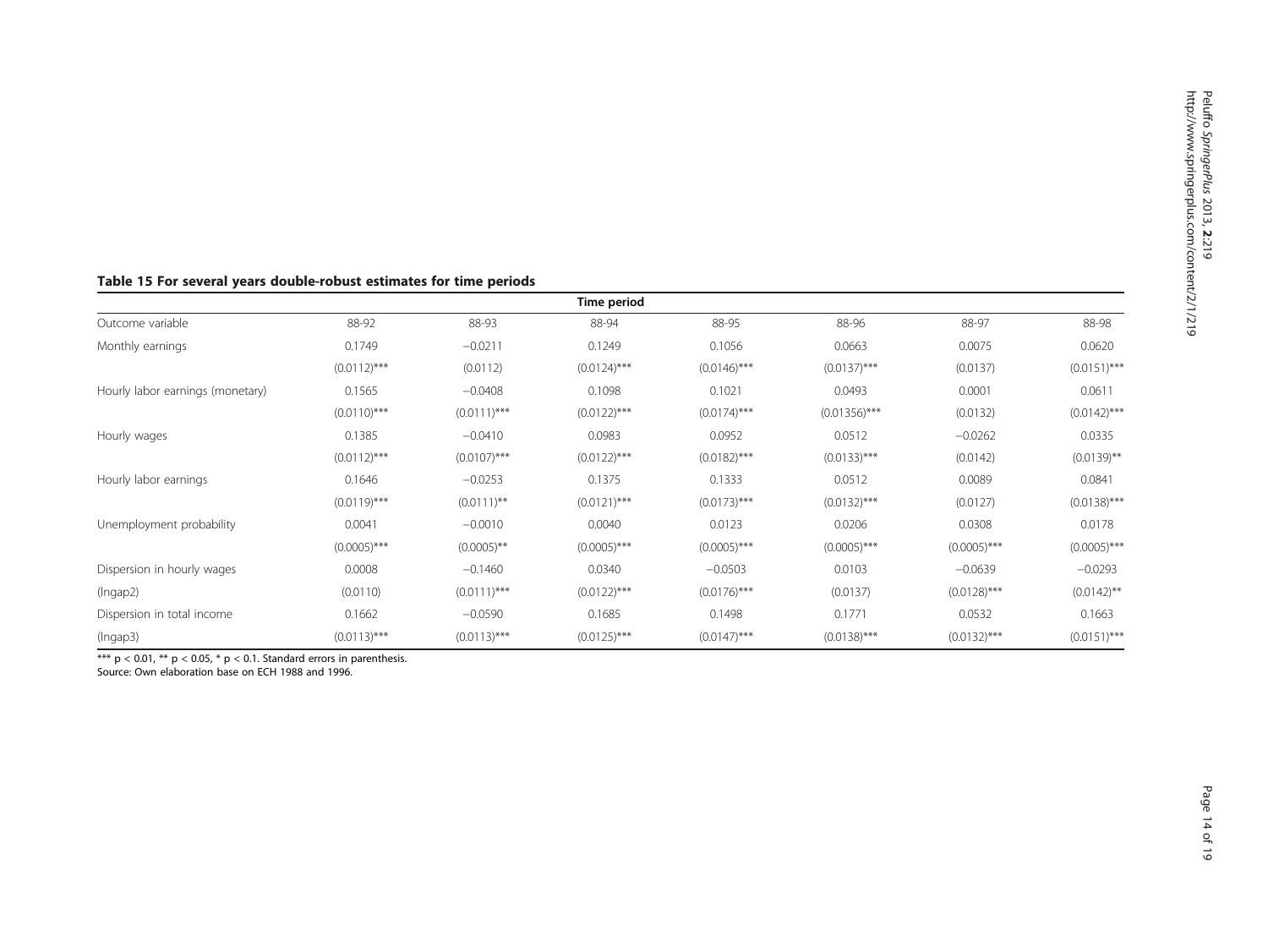| <b>Variables</b> | <b>Monthly labor</b><br>earnings | Hourly labor earnings<br>(monetary) | Hourly wages   | Hourly labor earnings<br>(monetary and in-kind) | <b>Unemployment</b><br>probability |
|------------------|----------------------------------|-------------------------------------|----------------|-------------------------------------------------|------------------------------------|
| Treatment        | $1.489***$                       | 0.0123                              | $0.0498***$    | $0.0417***$                                     | $0.0245***$                        |
|                  | (0.0161)                         | (0.0131)                            | (0.0131)       | (0.0127)                                        | (0.000569)                         |
| Montevideo       | $0.118***$                       | $0.230***$                          | $0.207***$     | $0.205***$                                      | 0.00693***                         |
|                  | (0.0178)                         | (0.00996)                           | (0.0100)       | (0.00971)                                       | (0.000450)                         |
| Sex              | $0.235***$                       | $0.180***$                          | $0.179***$     | $0.186***$                                      | $-0.0289***$                       |
|                  | (0.0228)                         | (0.0134)                            | (0.0130)       | (0.0126)                                        | (0.000701)                         |
| Age              | $0.0775***$                      | $0.0467***$                         | $0.0434***$    | $0.0443***$                                     | $-0.0179***$                       |
|                  | (0.0055)                         | (0.00314)                           | (0.00309)      | (0.00302)                                       | (0.000185)                         |
| Age2             | $-0.00070***$                    | $-0.000432***$                      | $-0.000356***$ | $-0.000398***$                                  | 0.000186***                        |
|                  | $(6.95e-05)$                     | $(3.93e-05)$                        | $(3.87e-05)$   | $(3.79e-05)$                                    | $(2.14e-06)$                       |
| Head             | $0.174***$                       | $0.143***$                          | $0.0846***$    | $0.107***$                                      | $-0.0397***$                       |
|                  | (0.0235)                         | (0.0132)                            | (0.0132)       | (0.0126)                                        | (0.000595)                         |
| Education        | $0.0919***$                      | $0.0655***$                         | $0.0762***$    | $0.0677***$                                     | $-0.00442***$                      |
|                  | (0.00261)                        | (0.00144)                           | (0.00141)      | (0.00138)                                       | $(7.11e-05)$                       |
| Marital status   | $0.0919***$                      | $0.103***$                          | $0.0728***$    | $0.0883***$                                     | $-0.0188***$                       |
|                  | (0.0212)                         | (0.0117)                            | (0.0115)       | (0.0112)                                        | (0.000481)                         |
| Hours worked     | $0.007***$                       |                                     |                |                                                 | $-2.02e-05$                        |
|                  | (0.00073)                        |                                     |                |                                                 | $(1.87e-05)$                       |
| Number of works  | $-0.059**$                       | $0.0152***$                         | $0.0165***$    | $0.0162**$                                      | 0.000363                           |
|                  | (0.0054)                         | (0.00570)                           | (0.00771)      | (0.00769)                                       | (0.000348)                         |
| Constant         | 3.464***                         | 1.835***                            | 1.598***       | $1.799***$                                      | $0.550***$                         |
|                  | (0.110)                          | (0.0602)                            | (0.0589)       | (0.0580)                                        | (0.00412)                          |
| Observations     | 12,182                           | 12,182                              | 12,133         | 12,164                                          | 12,182                             |
| R-squared        | 0.360                            | 0.307                               | 0.326          | 0.305                                           | 0.882                              |

<span id="page-14-0"></span>Table 16 Robustness tests: results of the estimation of regression equations in double differences

Robust standard errors in parenthesis; \*\*\*  $p < 0.01$ , \*\*  $p < 0.05$ , \*  $p < 0.10$ .

Source: Own elaboration base on ECH 1991 and 1996.

but lower than for less educated workers. This result is also in line with the technological modernization, the improvements in productivity experienced by surviving firms, which in turn may translate into an increased demand for skilled workers as commented above.

These results would indicate that more educated people and men in particular, are the ones to win the most in face of increased trade liberalization.

Finally, we perform one last exercise: we analyze the effects for several years from 1988–1992 onwards. We report the results in Table [15](#page-13-0). We find that for 1988– 1992 (one year after Mercosur's creation) a higher impact in earnings variables, a lower probability of unemployment and not significant hourly wage dispersion and similar total wage dispersion compared to the period 1988–1996. Nevertheless, for the period 1988– 1993 we find some unexpected results: mainly a reduction in all the outcome variables considered. The reduction in earnings variables could be explained due to the expiration of the contracts signed under the Wage Council system, and the fall in union density in 1993. Eventually, it could be argued that the fall in unemployment probability could be a result of a more flexible labor market. It is harder to pose an explanation for the fall in wage dispersion. One possible explanation could be by the reduction in the inflation levels in 1993 as a consequence of the stabilization plan implemented in 1992.

For the periods 1988–1994 and 1988–1985 we observe again an important increase in wages, unemployment and total wage dispersion, while hourly wage dispersion shows a positive increase in the period 88–94 but then reverses its sign in 1988–1995.

Finally, for the periods 1988–1996 –commented above-, 1988–1997 and 1988–1998 there is also a positive effect on earnings but lower than for the previous years –with the exception of 1988-1993-, increases in unemployment probability, and qualitatively similar results for total earnings dispersion, while hourly wage dispersion changed sign.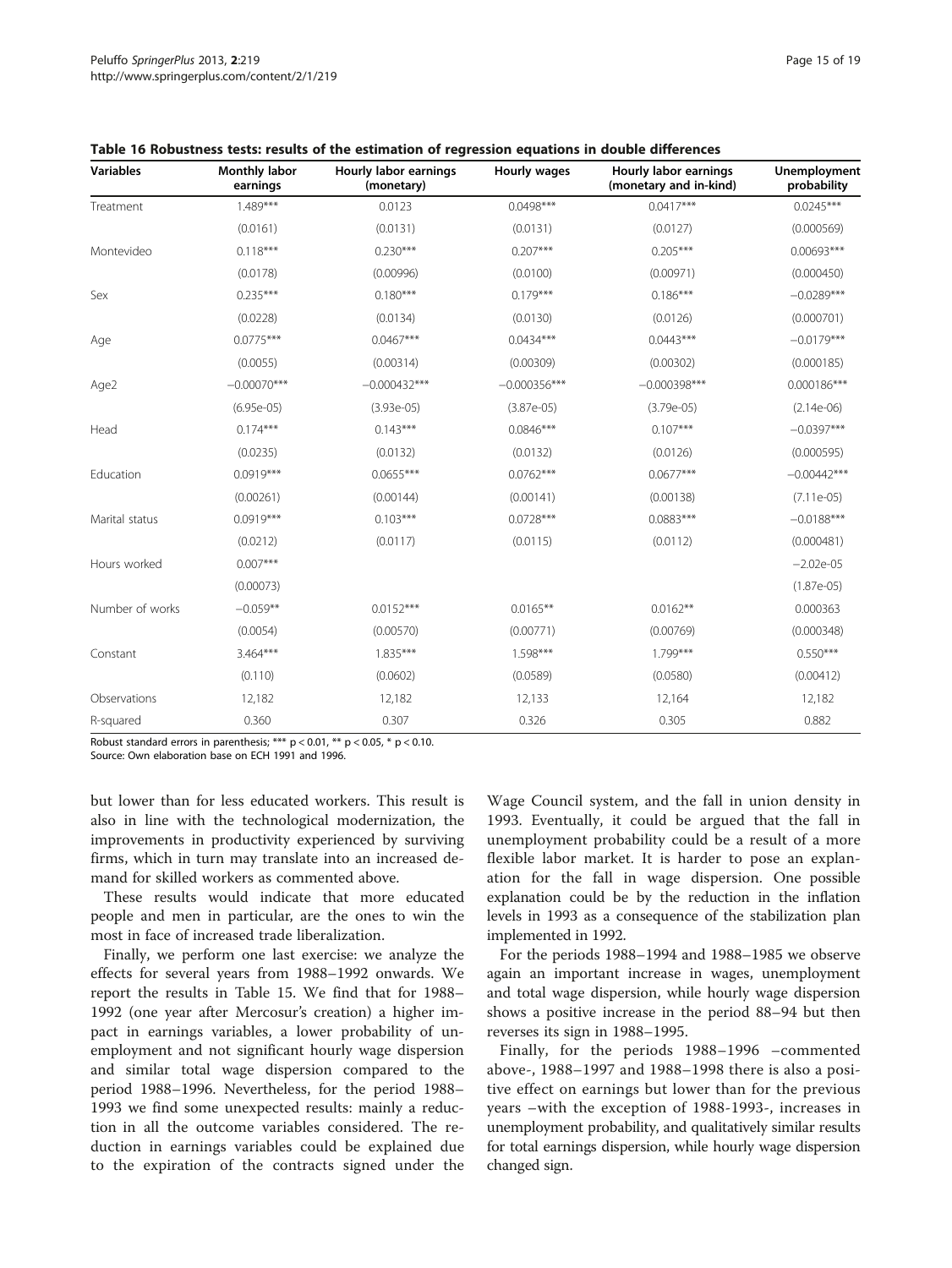|                                     | Coefficient | <b>Standard error</b> |            |
|-------------------------------------|-------------|-----------------------|------------|
| Monthly labor earnings              | 1.428       | 0.017                 | $85.41***$ |
| Total hourly labor earnings         | 0.045       | 0.014                 | $323***$   |
| Hourly wages (monetary)             | 0.087       | 0.013                 | $6.48***$  |
| Hourly labor (monetary and in-kind) | 0.081       | 0.013                 | $623***$   |
| Unemployment Probability            | 0.022       | 0.001                 | $40.42***$ |
| Dispersion in hourly wages (GAP2)   | 0.065       | 0.065                 | $4.53***$  |
| Dispersion in total earnings (GAP3) | 0.209       | 0.015                 | $14.28***$ |

Table 17 Results of the estimation of matching and difference-in-differences with double-robust estimates and inverse probability weighting, 1991-1996

\*\*\*  $p < 0.01$ , \*\*  $p < 0.05$ , \*  $p < 0.10$ .

Source: Own elaboration base on ECH 1991 and 1996.

Thus, except for 1988–1993 and for the outcome variable hourly wage dispersion, results are qualitatively similar to those found five years after Mercosur's creation.

#### Consistency checks

Since there were important changes in the methodology used by the INE in 1991, such as changes in the sampling and the questionnaires applied we try also 1991 as the baseline year and 1996 as the year after the intervention. We report the results in Tables [16](#page-14-0) and 17.

For the DID regressions we find a positive significant impact of Mercosur's creation for monthly labor earnings, hourly labor earnings, hourly wages (monetary), and hourly labor earnings in money and in kind, though the estimated coefficient differs from previous results. Further, increased trade openness seems to increase the probability of unemployment. The only difference is that monetary hourly wages turns out to be positively significant taking 1991 as baseline year, while it is was not significant when we take 1988 as baseline.

Also income and wage dispersion shows a similar behavior taking 1991 as baseline instead of 1988.

As we commented above Barraud [\(2009\)](#page-18-0) implemented a difference-in-difference approach using household surveys for the years 1988 and 1998, for the Argentinean case. Barraud define as treated workers in manufacturing industries and as control the public employees. The main findings were a reduction in monthly and hourly earnings and increases in the probability of unemployment. Nevertheless for the Uruguayan case we find increases in wages and also in the probability of unemployment and a rise in wage dispersion.

#### Concluding remarks

The results for the difference-in-difference regressions seem to show that increased trade openness due to Mercosur's creation has had a positive impact on total earnings of the treated group, i.e. manufacturing workers, but when controlling for hours worked it is not significant which could be pointing out a countervailing effect due to the hours worked, i.e. the higher income is due to more hours worked and not a higher hourly wage. Furthermore, we observe that increased trade openness impact positively and significantly on the probability of unemployment of the treated group. Finally, we observe a positive effect on monthly earnings (in monetary terms plus in kind) and increases for our three measures of wage dispersion tried.

Since these results could be affected by differences in the characteristics of individuals in the treated and control group we apply double robust estimators finding significant increases in income and hourly wages as well in the probability of unemployment and increased wage dispersion. Thus, our results confirms the findings by Casacuberta and Vaillant [\(2002\)](#page-18-0) and Galiani and Sanguinetti ([2003](#page-18-0)) who working at the industry level find that Mercosur trade flows have negatively affected the level of industry employment in Uruguay, but opposite to the findings by Casacuberta et al. ([2002](#page-18-0)) regarding to the impact on wages. However their results are obtain through correlations so they do not have a causal interpretation. In this regard we contribute to the literature providing a causal nexus between Mercosur's creation and labor market outcome and could give us an insight of the effects of new free trade agreements with relatively more developed countries or blocs. In our research agenda is to dig deeper into the relations between trade and labor market outcomes, and if possible to work with matched employees and firm level data, including as well into the analysis institutional factors and technological change.

**Endnotes**<br><sup>a</sup> For a survey on the theoretical links of globalization and inequality see Goldberg and Pavcnik ([2007](#page-18-0)).

<sup>b</sup> A large number of multi-country case studies and econometric studies using cross-country datasets have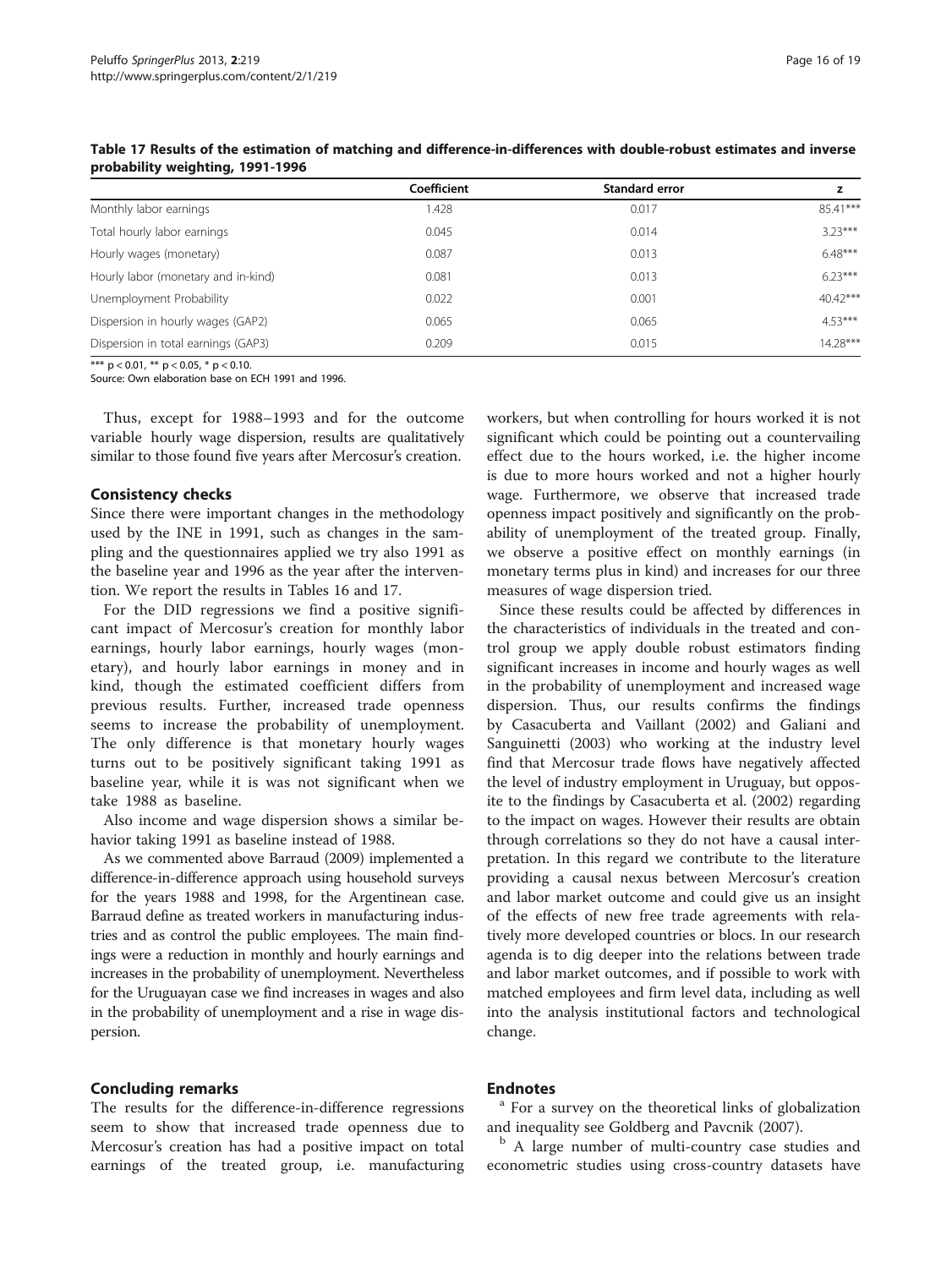tested the empirical validity of the trade-growth relationship but there is no full agreement among economists concerning the precise nature of this relationship (Baldwin [2004;](#page-18-0) Rodriguez y Rodrik [2000;](#page-18-0) Dollar y Kraay [2004](#page-18-0); Loayza, Fajnzylber, y Calderón [2004](#page-18-0); Wacziarg y Welch [2003\)](#page-18-0).<br> $\frac{c}{c}$  For a recent theoretical model with unemployment

see Helpman, Itskhoki and Redding ([2010](#page-18-0)).

<sup>d</sup> Winters et al. [\(2004\)](#page-18-0) and Hertel and Reimer ([2005](#page-18-0)) surveyed the effects of trade on income levels.<br>
<sup>e</sup> The tariff schedule in place before trade liberalization

may also affect the impact of trade on wage inequality. If protection was higher in the low-skill intensive sectors, then trade liberalization may actually lead to shrinkage of these sectors.

<sup>f</sup> Trefler ([2001](#page-18-0)) for the Canada-US Free Trade Agreement, uses difference-in-differences estimators finding an important role of tariffs cuts in employment reduction, but important productivity improvement and that it takes a seven year period for wages to increase after trade liberalization.

<sup>g</sup> Uruguay belongs to the called "early reformers", that is to say the countries who first apply the first-generation reforms in Latin America, including an important financial liberalization.

h The Asuncion Treaty, signed on the 26th March of 1991 is a regional integration agreement to create the Southern Common Market. It was signed by Argentina, Brazil, Paraguay and Uruguay.

<sup>i</sup> Source: Banco Central del Uruguay

<sup>j</sup> The exchange rate policy has consequences on the domestic currency appreciation and through this channel to trade specialization.

 $k$  Furthermore, the percentage of unemployment in manufacturing for 1996 is of 12.52% while in the control group is 7.5%.

 $\frac{1}{1}$  A technique to address contagion is to apply general equilibrium models, but they also are not free of calibra-tion issues.<br><sup>m</sup> Blundell and Costa Dias [\(2000\)](#page-18-0) present a review of

the microeconomic evaluation literature.<br><sup>n</sup> According to the definition of the outcome variables

in this work, both groups exclude those who declare to have worked zero hours in the week previous to the survey and to those who do not declare income in the month previous to the survey.<br><sup>o</sup> See the Appendix for details on the estimation of the

probability of unemployment.<br><sup>p</sup> Since earnings are expressed in a monthly basis we

divide the total monthly earnings by 4.3 to obtain the weekly income. Monthly earnings and hourly labour earnings include leave pays and bonuses.<br><sup>q</sup> Using the average value of the 80th percentile pro-

tects us against outliers.

<sup>r</sup> Lack of data prevents us from analyzing wage disper-

sion at the 3-digit ISIC level.<br><sup>s</sup> Available upon request.

<sup>t</sup> See Appendix for details.

<sup>u</sup> Confounding occurs when there are variables that can affect the outcome of interest, which are correlated to the treatment under analysis. Confounding as well as not common trends can be controlled for using inverse probability weighting.<br><sup>v</sup> The balancing tests are available upon request.

<sup>w</sup> See Table [5](#page-5-0) for the definition of the various control groups.

### Appendix

#### Probability of unemployment

In this section we provide details on the estimation of unemployment probability and its behavior for control and treated groups.

To estimate the probability of unemployment we first use a logit model, where  $Pr(y = 1 | X) = F(X)$ , where  $y$  is the probability of unemployment and  $X$ are the covariates: Montevideo, Sex, age, squared age, head of household, education and marital status. Results are reported in Table 18. After estimating the  $\hat{\beta}$  we predict the probability of unemployment for each individual. In Table [19](#page-17-0) we present the marginal effects evaluated at the mean.

#### Table 18 Probability of unemployment

|                   | 1988         | 1996         |
|-------------------|--------------|--------------|
| Montevideo        | $0.153***$   | $0.219***$   |
|                   | (0.0467)     | (0.0412)     |
| Sex               | $-0.676***$  | $-0.391***$  |
|                   | (0.0529)     | (0.0448)     |
| Age               | $-0.202***$  | $-0.141***$  |
|                   | (0.0129)     | (0.0110)     |
| Age^2             | $0.00202***$ | $0.00134***$ |
|                   | (0.000166)   | (0.000141)   |
| Head of household | $-0.422***$  | $-0.697***$  |
|                   | (0.0706)     | (0.0591)     |
| Schooling years   | $-0.0364***$ | $-0.0945***$ |
|                   | (0.00672)    | (0.00647)    |
| Marital Status    | $-0.302***$  | $-0.176***$  |
|                   | (0.0550)     | (0.0475)     |
| Constant          | 2.629***     | $2.224***$   |
|                   | (0.222)      | (0.192)      |
| Observations      | 28,978       | 27,752       |
| Pseudo R2         | 0.112        | 0.0945       |

\*\*\* p < 0.01, \*\* p < 0.05, \* p < 0.10.

Source: Own elaboration base on ECH.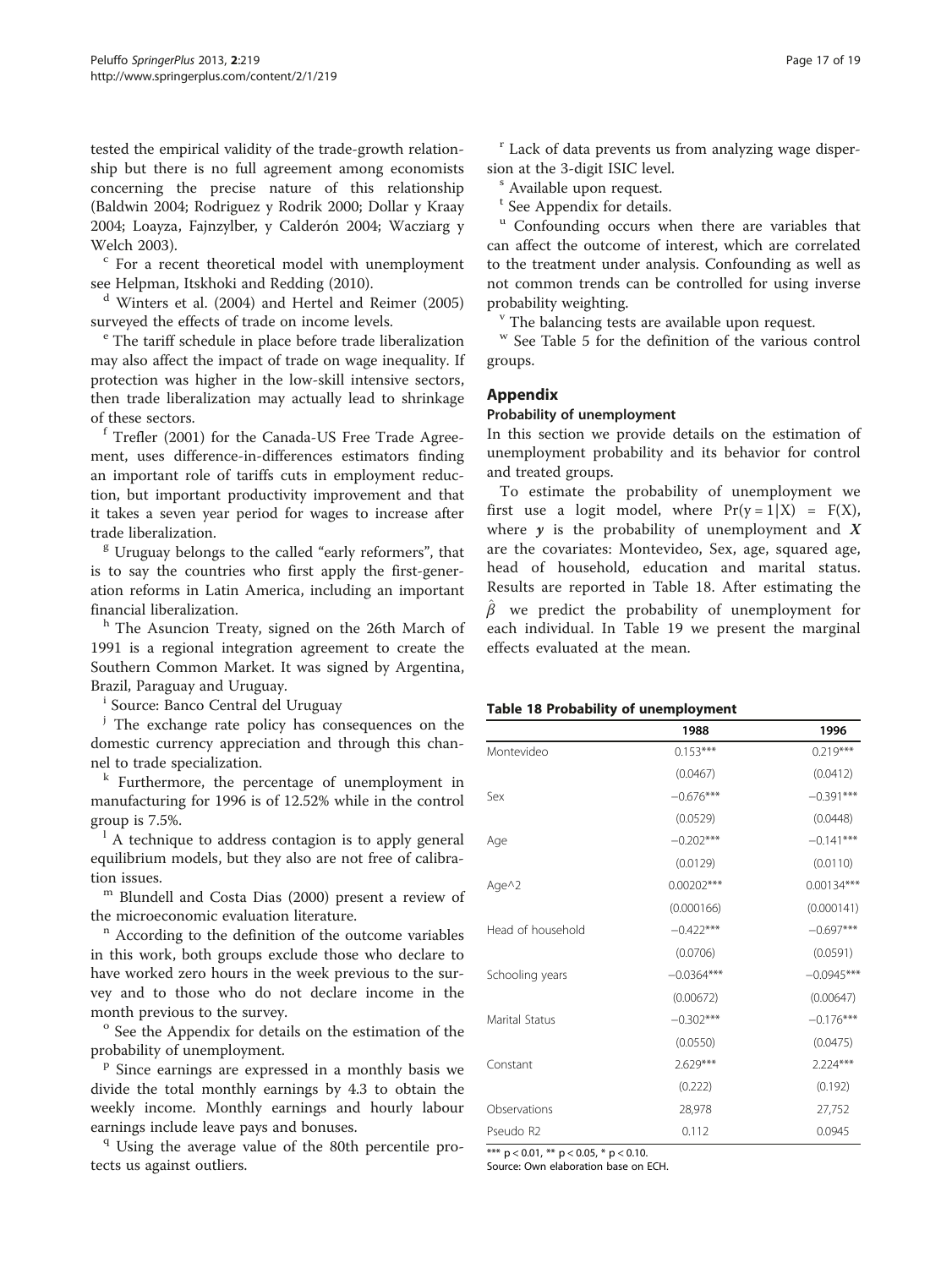| 1988            | dy/dx      | Std. Err. | z        | P > z        | [95% Conf. | Interval] | Mean      |
|-----------------|------------|-----------|----------|--------------|------------|-----------|-----------|
| Montevideo      | 0.00791    | 0.00242   | 3.27     | 0.001        | 0.0032     | 0.0127    | 0.4585    |
| Sex             | $-0.03506$ | 0.00273   | $-12.85$ | $\mathbf 0$  | $-0.0404$  | $-0.0297$ | 0.5896    |
| Age             | $-0.01047$ | 0.00069   | $-15.27$ | $\mathbf{0}$ | $-0.0118$  | $-0.0091$ | 38.0812   |
| Age $\wedge$ 2  | 0.00010    | 0.00001   | 11.92    | $\Omega$     | 0.0001     | 0.0001    | 1610.8420 |
| Head            | $-0.02188$ | 0.00359   | $-6.1$   | $\mathbf{0}$ | $-0.0289$  | $-0.0148$ | 0.4755    |
| Schooling years | $-0.00189$ | 0.00035   | $-5.44$  | $\Omega$     | $-0.0026$  | $-0.0012$ | 8.5182    |
| Marital status  | $-0.01565$ | 0.00284   | $-5.5$   | $\Omega$     | $-0.0212$  | $-0.0101$ | 0.6524    |
| 1996            | dy/dx      | Std. Err. | z        | P > z        | [95% Conf. | Interval] | Mean      |
| Montevideo      | 0.01685    | 0.00317   | 5.32     | $\Omega$     | 0.0106     | 0.0231    | 0.5259    |
| Sex             | $-0.03012$ | 0.00343   | $-8.79$  | $\Omega$     | $-0.0368$  | $-0.0234$ | 0.5590    |
| Age             | $-0.01089$ | 0.00085   | $-12.76$ | $\mathbf{0}$ | $-0.0126$  | $-0.0092$ | 38.0718   |
| Age $\wedge$ 2  | 0.00010    | 0.00001   | 9.43     | $\Omega$     | 0.0001     | 0.0001    | 1612.9000 |
| Head            | $-0.05366$ | 0.00441   | $-12.18$ | $\Omega$     | $-0.0623$  | $-0.0450$ | 0.4367    |
| Schooling years | $-0.00727$ | 0.00048   | $-15$    | $\mathbf{0}$ | $-0.0082$  | $-0.0063$ | 9.2244    |
| Marital status  | $-0.01353$ | 0.00365   | $-3.71$  | $\mathbf{0}$ | $-0.0207$  | $-0.0064$ | 0.6084    |

<span id="page-17-0"></span>Table 19 Marginal effects evaluated at the mean

Source: Own elaboration base on ECH.

In the period the variables that change most the marginal effect were for individuals living in Montevideo with an elasticity of 0.0079 in 1988 and of 0.016 in 1996, and for years of schooling that was of −0.002 in 1988 and of −0.007 in 1996.

For both years, 1988 and 1996, we analyze if the probability of unemployment were similar between the treatment and the control group by means of a  $t$ -test finding that in fact the probability of unemployment is higher in

the manufacturing sector than in the control group. We present the results for 1988 in Table 20, in which the difference between both groups is of 0.03. The same feature is observed for 1996 but with a slight increase in unemployment for the treated group (Table 21), and the difference between both groups is of 0.04.

In 1996 for both groups there is a higher probability of unemployment than in 1988, before Mercosur´s creation as can be seen in the Table [22.](#page-18-0)

Table 20 Probability of unemployment, two-sample t test with equal variances by group (treatment group = 1 and control group = 0; year1988)

| Group    | Obs  | Mean         | Std. Err. | Std. Dev. | [95% Conf. Interval] | Group        |
|----------|------|--------------|-----------|-----------|----------------------|--------------|
|          | 3526 | 0.0551943    | 0.000808  | 0.047978  | 0.0536101            | 0.0567784    |
|          | 3648 | 0.0874021    | 0.0013138 | 0.079354  | 0.0919938            | 0.089978     |
| combined | 7174 | 0.0715721    | 0.0008001 | 0.0677654 | 0.0700037            | 0.0731404    |
| diff     |      | $-0.0322079$ | 0.0015546 |           | $-0.0352554$         | $-0.0291603$ |

 $diff = mean(0) - mean(1); t = -20.7173; Ho: diff = 0; degrees of freedom = 7172.$ 

| Table 21 Probability of unemployment, Two-sample t test with equal variances for treatment = 1 and control |  |  |  |
|------------------------------------------------------------------------------------------------------------|--|--|--|
| group $= 0, 1996$                                                                                          |  |  |  |

| Group    | Obs  | Mean         | Std. Err. | Std. Dev. | [95% Conf. Interval] | Group        |
|----------|------|--------------|-----------|-----------|----------------------|--------------|
|          | 3041 | 0.0748768    | 0.001002  | 0.0552579 | 0.072912             | 0.0768415    |
|          | 2625 | 0.115858     | 0.001657  | 0.0848971 | 0.1126088            | 0.1191072    |
| combined | 5666 | 0.093863     | 0.0009758 | 0.0734488 | 0.0919501            | 0.0957758    |
| diff     |      | $-0.0409813$ | 0.0018797 |           | $-0.0446662$         | $-0.0372963$ |

diff = mean(0) - mean(1);  $t = -21.8020$ ; Ho: diff = 0; degrees of freedom = 5664.